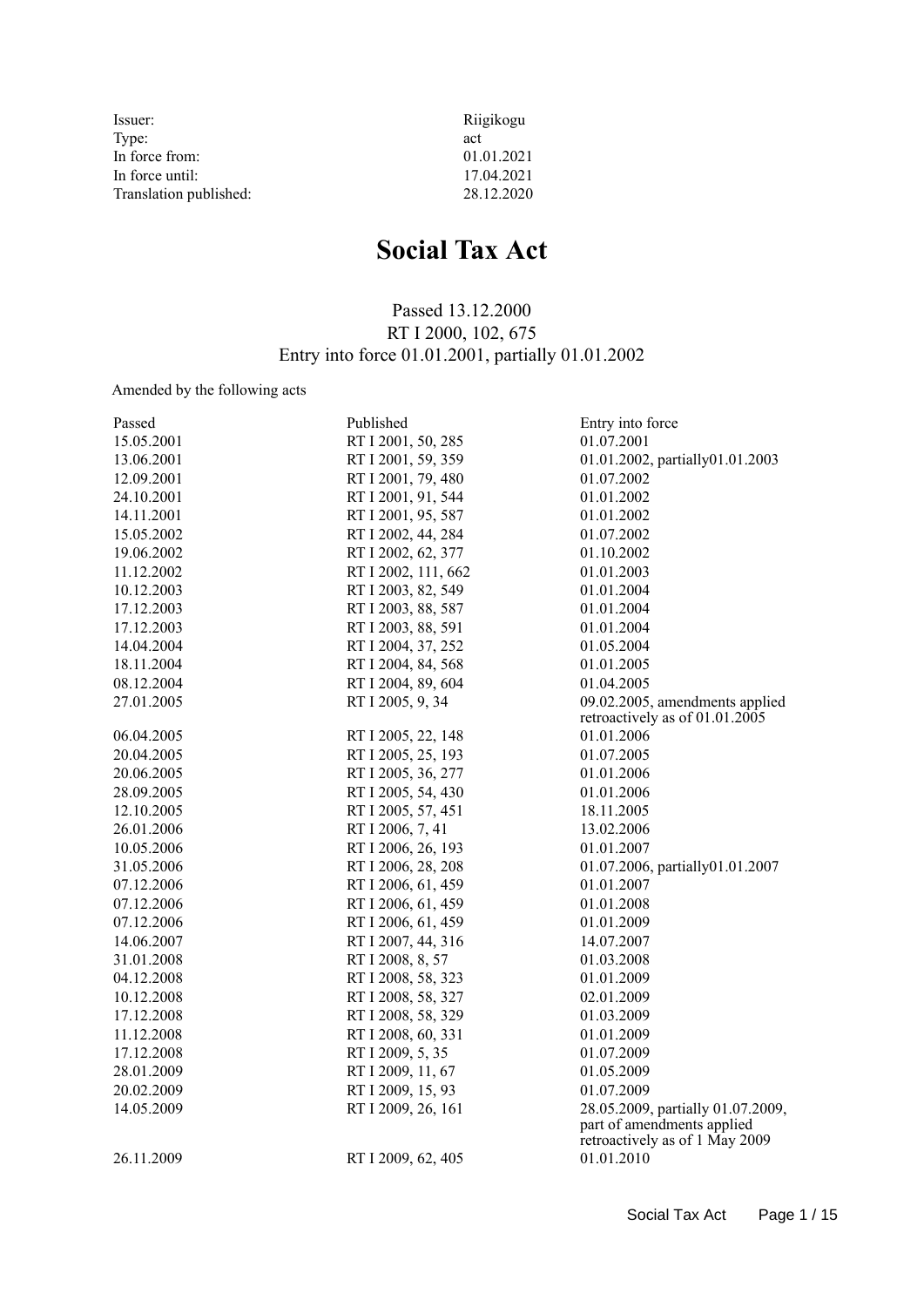| 16.12.2009 | RT I 2010, 1, 2       | $01.01.2012$ , enters into force on<br>the starting date of authority of<br>XII composition of the Riigikogu,<br>date of entry into force changed<br>$01.01.2012$ ; date of entry into                                                                                                                                                                                                                                                         |
|------------|-----------------------|------------------------------------------------------------------------------------------------------------------------------------------------------------------------------------------------------------------------------------------------------------------------------------------------------------------------------------------------------------------------------------------------------------------------------------------------|
|            |                       | force changed 01.01.2013 [RT I,<br>28.12.2011, 1]; date of entry into<br>force changed 01.01.2014 [RT I,<br>29.12.2012, 1]                                                                                                                                                                                                                                                                                                                     |
| 22.04.2010 | RT I 2010, 22, 108    | $01.01.2011$ , enters into force on the<br>date which has been determined<br>in the Decision of the Council of<br>the European Union regarding<br>the abrogation of the derogation<br>established in respect of the<br>Republic of Estonia on the basis<br>provided for in Article 140 (2) of<br>the Treaty on the Functioning of the<br>European Union, Council Decision<br>2010/416/EU of 13 July 2010 (OJ L<br>196, 28.07.2010, pp. 24-26). |
| 17.06.2010 | RT I 2010, 38, 232    | 01.07.2010                                                                                                                                                                                                                                                                                                                                                                                                                                     |
| 20.10.2010 | RT I, 18.11.2010, 1   | 01.01.2011                                                                                                                                                                                                                                                                                                                                                                                                                                     |
| 08.12.2010 | RT I, 28.12.2010, 6   | 01.01.2011                                                                                                                                                                                                                                                                                                                                                                                                                                     |
| 20.01.2011 | RT I, 04.02.2011, 2   | 14.02.2011                                                                                                                                                                                                                                                                                                                                                                                                                                     |
| 07.12.2011 | RT I, 28.12.2011, 1   | 01.01.2012                                                                                                                                                                                                                                                                                                                                                                                                                                     |
| 14.06.2012 | RT I, 02.07.2012, 8   | 01.08.2012                                                                                                                                                                                                                                                                                                                                                                                                                                     |
| 13.06.2012 | RT I, 06.07.2012, 1   | 01.04.2013 in the Act, the words<br>"public servant" were replaced by<br>the word "official"                                                                                                                                                                                                                                                                                                                                                   |
| 13.06.2012 | RT I, 10.07.2012, 2   | 01.04.2013                                                                                                                                                                                                                                                                                                                                                                                                                                     |
| 10.10.2012 | RT I, 25.10.2012, 1   | 01.12.2012                                                                                                                                                                                                                                                                                                                                                                                                                                     |
| 12.12.2012 | RT I, 29.12.2012, 1   | 01.01.2013, partially01.04.2013 and<br>01.07.2013                                                                                                                                                                                                                                                                                                                                                                                              |
| 15.05.2013 | RT I, 01.06.2013, 1   | 01.07.2013                                                                                                                                                                                                                                                                                                                                                                                                                                     |
| 20.11.2013 | RT I, 13.12.2013, 1   | 01.01.2014                                                                                                                                                                                                                                                                                                                                                                                                                                     |
| 11.12.2013 | RT I, 23.12.2013, 1   | 01.01.2014                                                                                                                                                                                                                                                                                                                                                                                                                                     |
| 18.12.2013 | RT I, 10.01.2014, 2   | 20.01.2014, partially01.01.2015                                                                                                                                                                                                                                                                                                                                                                                                                |
| 01.07.2014 | RT I, 11.07.2014, 5   | 01.01.2015                                                                                                                                                                                                                                                                                                                                                                                                                                     |
| 19.06.2014 | RT I, 29.06.2014, 109 | $01.07.2014$ , the titles of ministers<br>substituted on the basis of<br>subsection $1073$ (4) of the<br>Government of the Republic Act.                                                                                                                                                                                                                                                                                                       |
| 19.11.2014 | RT I, 05.12.2014, 2   | 01.09.2015                                                                                                                                                                                                                                                                                                                                                                                                                                     |
| 19.11.2014 | RT I, 13.12.2014, 1   | 01.01.2016 - date of entry into<br>force changed to $01.07.2016$ [RT I,<br>17.12.2015, 1                                                                                                                                                                                                                                                                                                                                                       |
| 18.02.2015 | RT I, 19.03.2015, 2   | 29.03.2015                                                                                                                                                                                                                                                                                                                                                                                                                                     |
| 15.06.2015 | RT I, 30.06.2015, 1   | 01.01.2016, partially01.01.2017<br>and 01.01.2018 - omitted [RT I,<br>24.12.2016, 1]                                                                                                                                                                                                                                                                                                                                                           |
| 25.11.2015 | RT I, 17.12.2015, 1   | 20.12.2015, partially01.01.2016 and<br>01.07.2016                                                                                                                                                                                                                                                                                                                                                                                              |
| 25.11.2015 | RT I, 17.12.2015, 2   | 01.01.2016                                                                                                                                                                                                                                                                                                                                                                                                                                     |
| 09.12.2015 | RT I, 30.12.2015, 5   | 01.01.2016, partially01.07.2016                                                                                                                                                                                                                                                                                                                                                                                                                |
| 16.03.2016 | RT I, 06.04.2016, 1   | 01.05.2016, partially01.01.2017 and<br>01.01.2018                                                                                                                                                                                                                                                                                                                                                                                              |
| 15.06.2016 | RT I, 08.07.2016, 1   | 01.01.2017, partially 01.07.2017                                                                                                                                                                                                                                                                                                                                                                                                               |
| 23.11.2016 | RT I, 07.12.2016, 1   | 17.12.2016                                                                                                                                                                                                                                                                                                                                                                                                                                     |
| 19.12.2016 | RT I, 24.12.2016, 1   | 01.01.2017                                                                                                                                                                                                                                                                                                                                                                                                                                     |
| 07.06.2017 | RT I, 26.06.2017, 1   | 06.07.2017                                                                                                                                                                                                                                                                                                                                                                                                                                     |
| 19.06.2017 | RT I, 07.07.2017, 2   | 01.01.2018                                                                                                                                                                                                                                                                                                                                                                                                                                     |
| 15.11.2017 | RT I, 28.11.2017, 2   | 01.01.2018                                                                                                                                                                                                                                                                                                                                                                                                                                     |
| 13.12.2017 | RT I, 28.12.2017, 74  | 01.01.2018                                                                                                                                                                                                                                                                                                                                                                                                                                     |
| 17.10.2018 | RT I, 26.10.2018, 1   | 01.04.2022, partially 05.11.2018                                                                                                                                                                                                                                                                                                                                                                                                               |
|            |                       |                                                                                                                                                                                                                                                                                                                                                                                                                                                |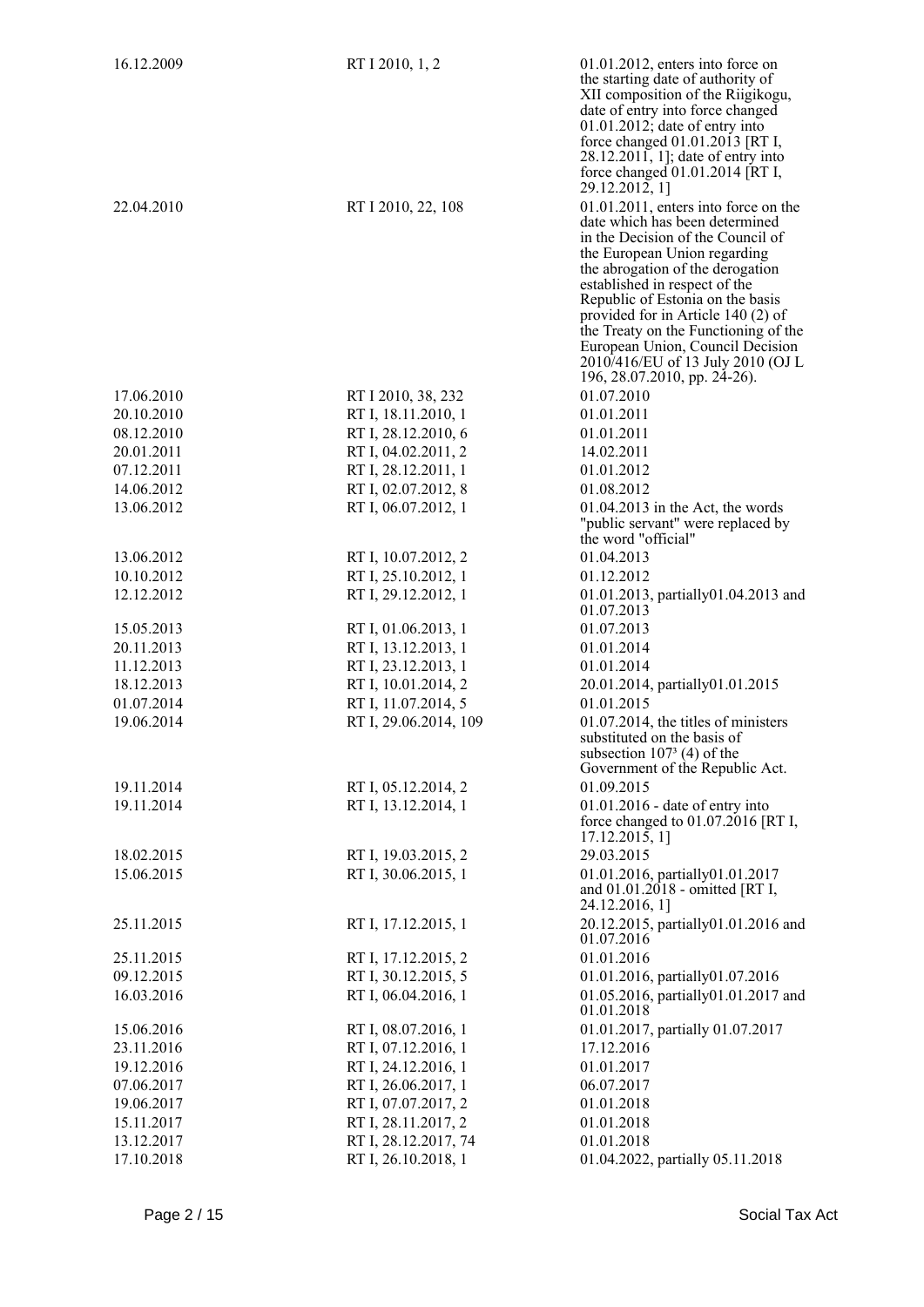| 21.11.2018 | RT I, 07.12.2018, 1  | 17.12.2018, partially 01.01.2019                                                                                                                                                                                                                                                                                                                                                                                                                                                                                                                                                                                                                    |
|------------|----------------------|-----------------------------------------------------------------------------------------------------------------------------------------------------------------------------------------------------------------------------------------------------------------------------------------------------------------------------------------------------------------------------------------------------------------------------------------------------------------------------------------------------------------------------------------------------------------------------------------------------------------------------------------------------|
| 12.12.2018 | RT I, 03.01.2019, 1  | 01.01.2021                                                                                                                                                                                                                                                                                                                                                                                                                                                                                                                                                                                                                                          |
| 13.02.2019 | RT I, 04.03.2019, 1  | $01.07.2020$ – entry into force<br>pursuant to Article 4 (3) or Article<br>9 (3) of Council Regulation (EU)<br>2015/1589 laying down detailed<br>rules for the application of Article<br>108 of the Treaty on the Functioning<br>of the European Union [OJ L<br>248, 24.09.2015, pp. 9-29) on 1<br>January of the year following the<br>European Commission decision.<br>If the European Commission takes<br>a decision after 1 October of the<br>calendar year, it shall enter into<br>force on 1 January of the year<br>following the year of the European<br>Commission decision; entry into<br>force partially amended [RT I,<br>28.02.2020, 2] |
| 18.12.2019 | RT I, 19.12.2019, 27 | $18.12.2019$ – The judgment of the<br><b>Constitutional Review Chamber</b><br>of the Supreme Court declares<br>unconstitutional and invalid clause 6<br>$(1)$ 8) of the Social Tax Act insofar<br>as it excludes payment of social tax<br>for a dependent registered partner<br>of a person specified in clause $5(2)$<br>1) of the Health Insurance Act, who<br>is raising at least one child under 8<br>years of age and for whom or for<br>whose registered partner the state<br>does not pay social tax on the basis<br>of clause $6(1) 1$ or $11$ of the Social<br>Tax Act.                                                                    |
| 18.02.2020 | RT I, 28.02.2020, 2  | 01.07.2020                                                                                                                                                                                                                                                                                                                                                                                                                                                                                                                                                                                                                                          |
| 15.04.2020 | RT I, 21.04.2020, 1  | 01.05.2020, partially 01.07.2020,<br>part of the amendments applied<br>retroactively as of 1 March 2020.                                                                                                                                                                                                                                                                                                                                                                                                                                                                                                                                            |
| 11.03.2020 | RT I, 27.10.2020, 1  | 06.11.2020                                                                                                                                                                                                                                                                                                                                                                                                                                                                                                                                                                                                                                          |
| 09.12.2020 | RT I, 29.12.2020, 2  | 01.01.2021, partially 01.05.2021                                                                                                                                                                                                                                                                                                                                                                                                                                                                                                                                                                                                                    |

#### **§ 1. Definition of social tax**

 Social tax is a financial obligation which is imposed on taxpayers to obtain revenue required for pension insurance and state health insurance and which is subject to performance pursuant to the procedure, in the amount and during the terms prescribed by this Act. [RT I 2002, 111, 662 - entry into force 01.01.2003]

#### **§ 2. Object of tax**

(1) Social tax shall be paid:

1) on wages and other remuneration paid to employees in money;

 $[RT I 2009, 5, 35$  - entry into force 01.07.2009]

 11 ) on wages and other remuneration paid to a crew member who is employed on a ship flying the national flag of Estonia, or to whom applies the Estonian law in accordance with Regulation (EC) No. 883/2004 of the European Parliament and of the Council on the coordination of social security systems (OJ L 166, 30.04.2004, pp. 1–123) or an international agreement concerning social security entered into by the Republic of Estonia; [RT I, 04.03.2019, 1 – entry into force 01.07.2020, entry into force amended [RT I, 28.02.2020, 2]]

2) [repealed - RT I 2001, 59, 359 - entry into force 01.01.2003]

 3) on wages and other remuneration paid to officials. For the purposes of this Act, official also means a person specified in subsection 2 (3) of the Public Service Act;

[RT I, 06.07.2012, 1 - entry into force 01.04.2013]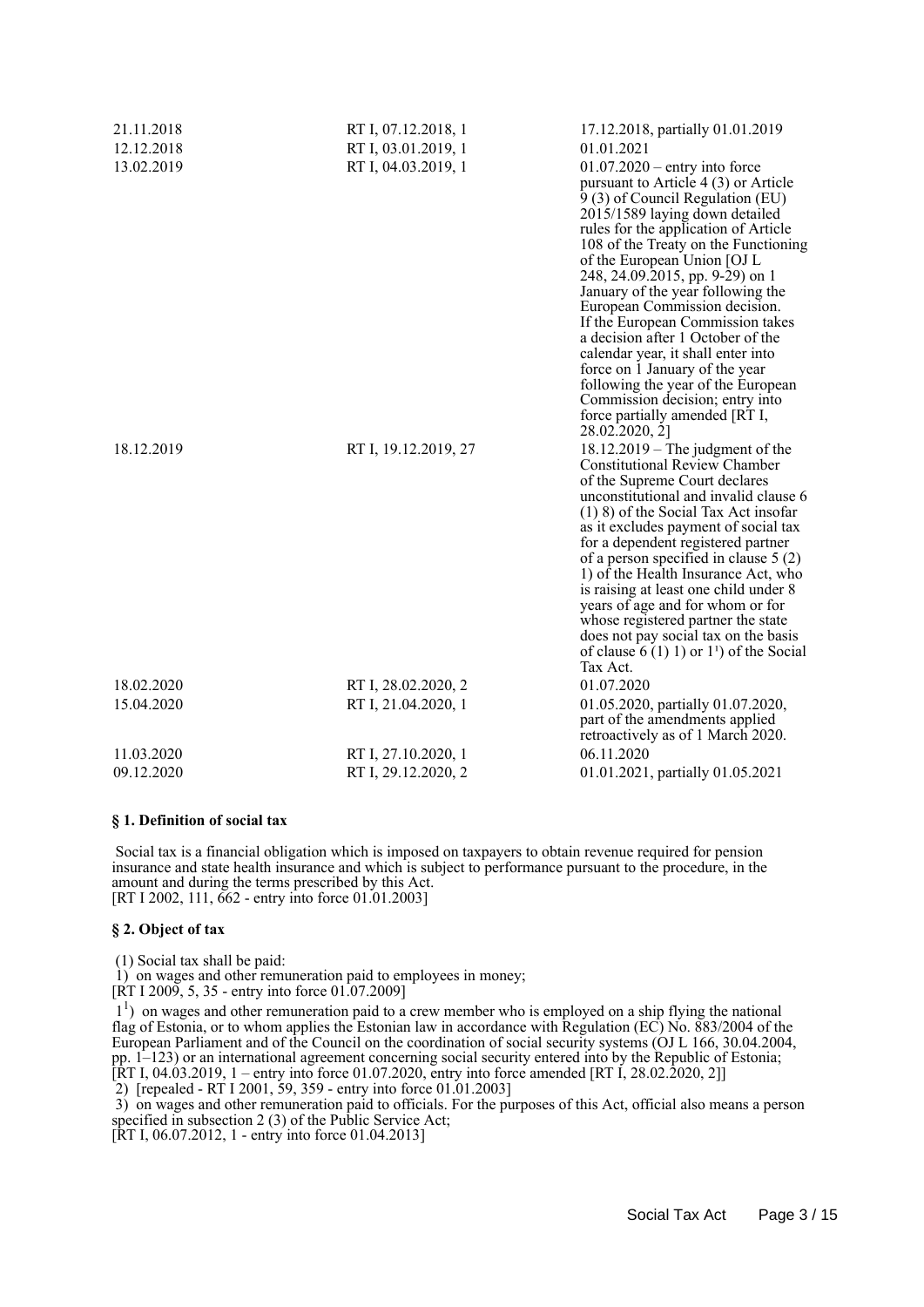4) on remuneration paid to members of the management or controlling bodies of legal persons within the meaning of § 9 of the Income Tax Act, and to the trustee in bankruptcy and members of the bankruptcy committee in the bankruptcy proceedings of a natural person, in the case provided in clause 9 (1) 2) of this Act;

 5) on the business income of sole proprietors, as defined in § 14 of the Income Tax Act, after deductions relating to enterprise and permitted in the Income Tax Act have been made, taking into consideration the provisions of subsections (5) and (11) of this section, but annually on an amount not more than ten times the sum of the minimum monthly wages for the taxable period;

[RT I, 28.12.2017, 74 - entry into force 01.01.2018]

 6) on remuneration paid to natural persons on the basis of contracts for services, authorisation agreements or contracts under the law of obligations entered into for the provision of other services in the case specified in clause 9 (1) 2) of this Act;

 7) on fringe benefits within the meaning of the Income Tax Act, expressed in monetary terms, and on income tax payable on fringe benefits;

 8) on benefits paid on the basis of the Unemployment Insurance Act, excluding the case social tax is paid on the basis of clause 6 (1) 7) of this Act for the person who was granted unemployment insurance benefit; [RT I 2009, 11, 67 - entry into force 01.05.2009]

 9) on remuneration which is not specified in clauses 1)-4) and 6) of this subsection and which is paid pursuant to an Act or other legislation for the performance of work.

 $(1<sup>1</sup>)$  Social tax shall be paid on the amounts specified in subsection (1) of this section regardless of whether the relationship which is the basis for the amounts is still in force at the time the payment is made.

 (1<sup>2</sup> ) The provisions of this Act concerning sole proprietors entered in the commercial register shall also apply to notaries and enforcement agents.

[RT I, 23.12.2013, 1 - entry into force 01.01.2014]

 $(1<sup>3</sup>)$  Remuneration paid by the employer shall also include the remuneration paid by a person who ordered service from the employer on the basis of  $\S$  5<sup>2</sup> of the Working Conditions of Employees Posted to Estonia Act. [RT I, 07.12.2016, 1 - entry into force 17.12.2016]

 (2) Social tax shall be paid on the remuneration paid to employees or officials for a particular month, but on an amount not less than the monthly rate established in  $\S 2<sup>1</sup>$  of this Act. [RT I 2010, 38, 232 - entry into force 01.07.2010]

 $(2<sup>1</sup>)$  Social tax for persons who have employment or service relationships with several employers shall be paid on an amount not less than the monthly rate specified in  $\S 21$  of this Act by the employer who for the purposes of withholding income tax, calculates basic exemption pursuant to subsections 42 (1) and (2) of the Income Tax Act.

[RT I 2010, 38, 232 - entry into force 01.07.2010]

 $(2<sup>2</sup>)$  If the employer who calculates basic exemption has a certificate regarding the remuneration paid to the person during the taxable period by another employer, the employer can pay the social tax for the above person on the difference between the monthly rate and the remuneration paid by the other employer, but no less than on the amount paid by the employer to the person for the month. The person shall submit to the employer who calculates basic exemption a new certificate by the fifth day of the month following the receipt of the remuneration if the amount of remuneration paid by the other employer differs from the amount specified in the certificate submitted last.

[RT I 2010, 38, 232 - entry into force 01.07.2010]

 (3) Social tax shall be paid on the remuneration paid to employees or officials for a particular month, but on an amount not less than the monthly rate specified in § 21 of this Act in proportion to the time worked during the given month, in the case of:

[RT I 2006, 61, 459 - entry into force 01.01.2008]

 1) employees who refused to do work on the grounds specified in § 19 of the Employment Contracts Act, except for holidays without pay granted by agreement of the parties;

[RT I 2009, 26, 161 - entry into force 01.07.2009]

 2) officials whose right to exercise public authority is suspended on the basis of § 83 of the Public Service Act, except for holidays without pay granted by agreement of the parties;

[RT I, 06.07.2012, 1 - entry into force 01.04.2013]

 21 ) members of the Riigikogu whose authority is suspended pursuant to clauses 6 (1) 1) and 2) of the Status of Member of Riigikogu Act, or

[RT I 2007, 44, 316 - entry into force 14.07.2007]

3) employees or officials who have commenced work or left employment within the given month.

 (4) Social tax shall be paid on remuneration paid to employees or officials for a particular month in the case of: 1) [repealed – RT I 2009, 5, 35 - entry into force  $01.07.2009$ ]

2) employees or officials regarding whom reduced working time is applied pursuant to subsection 43 (4) or (6)

of the Employment Contracts Act for the given month; [RT I 2009,  $5$ , 35 - entry into force 01.07.2009]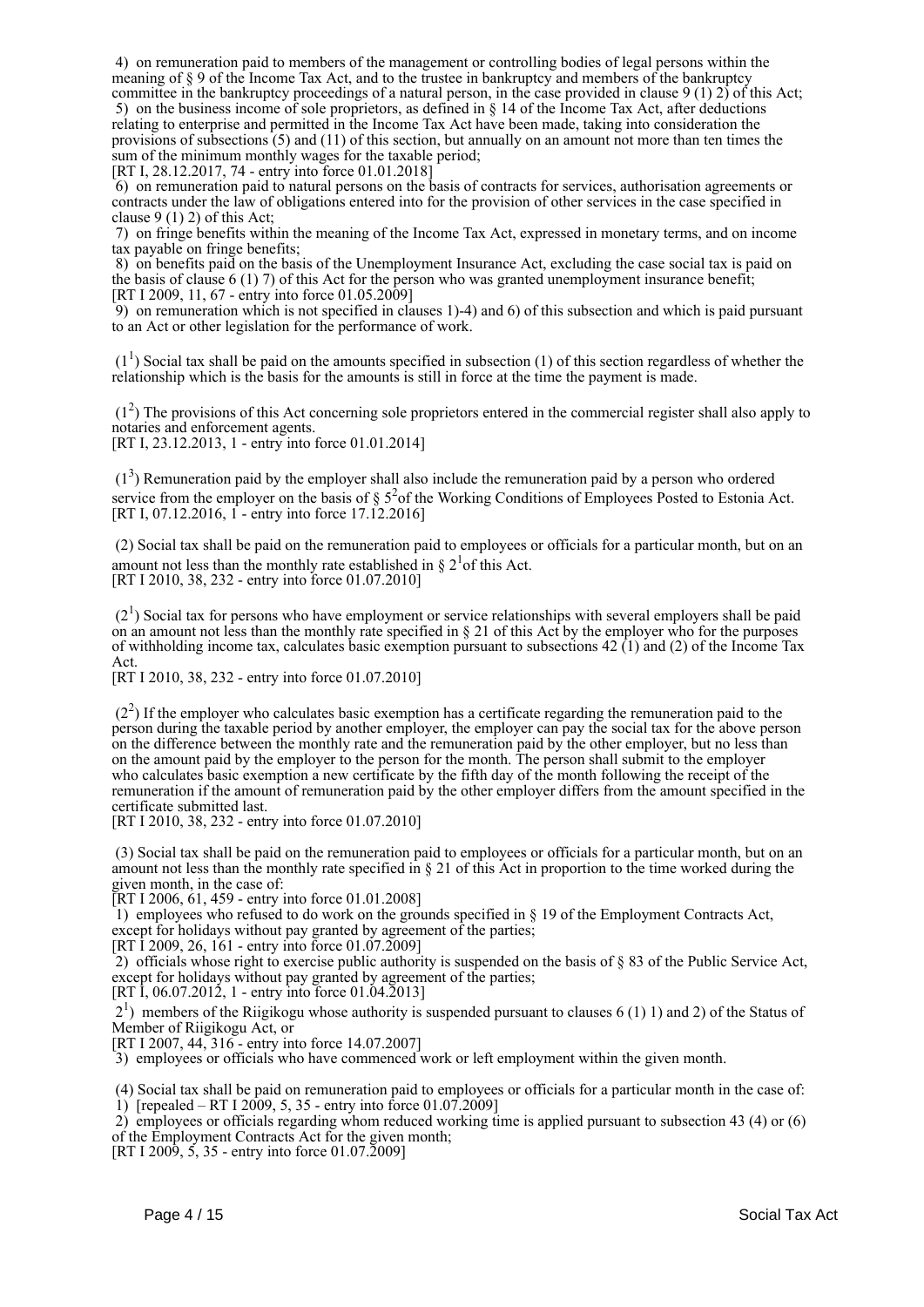3) employees or officials who raise as parent or guardian a child below 3 years of age or three or more children below 19 years of age;

[RT I 2006, 61, 459 - entry into force 01.01.2007]

4) employees or officials specified in clause  $5(4)5$  of the Health Insurance Act;

[RT I 2006, 61, 459 - entry into force 01.01.2007]

 5) within up to 12 months as of the commencement of work, employees or officials who for 12 months before the commencement of work were registered as unemployed for at least six months pursuant to § 6 of the Labour Market Services and Benefits Act;

[RT I 2010, 38, 232 - entry into force 01.07.2010]

 6) employees or officials who receive pension from the Estonian state or pursuant to social security agreements or the legislation of the European Union on the coordination of social security systems (hereinafter *persons receiving state pension*) or who have been established to have partial or no work ability pursuant to the Work Ability Allowance Act (hereinafter *persons with partial or no work ability*).

[RT I, 13.12.2014, 1 - entry into force 01.07.2016, entry into force changed [RT I, 17.12.2015, 1]]

7) municipal council members.

[RT I, 28.12.2017, 74 - entry into force 01.01.2018]

 8) a crew member to the extent of 750 euros per each month worked if the remuneration has been received from employment on a ship complying with the conditions specified in subsection 13 (5) of the Income Tax Act. In the month of the commencement or termination of the employment of a crew member or in the case specified in § 19 of the Employment Contracts Act, the remuneration shall be calculated in proportion to the number of days worked.

[RT I, 28.02.2020, 2 - entry into force 01.07.2020]

 (5) Sole proprietors shall pay social tax annually on the amount not less than the 12-fold monthly rate specified in  $\S 2<sup>1</sup>$  of this Act, except the following cases:

1) in the cases provided for in subsections  $(6)$ ,  $(7)$ ,  $(8)$  and  $(10)$  of this section;

 2) a sole proprietor has been a person receiving state pension or a person with partial or no work ability throughout the whole taxable period;

 3) a sole proprietor has been a person considered equal to an insured person on the basis of clause 5 (4) 5) of the Health Insurance Act throughout the whole taxable period.

[RT I, 28.12.2017, 74 - entry into force 01.01.2018]

(6) Sole proprietors shall pay social tax in proportion to:

 1) the number of days of registration as the sole proprietor if they have been entered in the commercial register or deleted from the commercial register during the taxable period;

 2) the number of days preceding the time of becoming a person receiving state pension or a person with partial or no work ability if they have become a person receiving state pension or a person with partial or no work ability during the taxable period;

 3) the number of days following the termination of the status of a person receiving state pension or a person with partial or no work ability if their right to receive a state pension or the status of a person with partial or no work ability has terminated during the taxable period;

 4) the number of days preceding the creation of the status a person considered equal to an insured person on the basis of clause 5 (4) 5) of the Health Insurance Act if their right to be a person considered equal on the basis of clause 5 (4) 5) of the Health Insurance Act has been created during the taxable period;

 5) the number of days following the termination of the status of a person considered equal to an insured person on the basis of clause 5 (4) 5) of the Health Insurance Act if their right to be a person considered equal on the basis of clause 5 (4) 5) of the Health Insurance Act has terminated during the taxable period. [RT I, 28.12.2017, 74 - entry into force 01.01.2018]

(7) If social tax for a sole proprietor is also paid by his or her employer or, based on  $\S 6$  of this Act, the state, city or rural municipality, and if the person's business income is less than the 12-fold monthly rate specified in

 $\S 2<sup>1</sup>$  of this Act, the amount of social tax payable on the basis of the person's business income may be less than the amount of tax calculated on the basis of the above sum on the condition that the total amount of social tax payable for him or her by the employer or, based on § 6 of this Act, the state, city, rural municipality or a legal person and payable on the basis of the business income is at least equal to the amount of tax calculated on the basis of the above sum.

[RT I, 10.01.2014, 2 - entry into force 20.01.2014]

 (8) A sole proprietor who, pursuant to subsection 3 (3) of the Commercial Code, has notified the registrar of the commercial register of the suspension of the activities or the starting date and final date of the temporary or seasonal activity, and a notary, sworn translator and enforcement agent in whose respect the same information has been communicated to the Tax and Customs Board pursuant to  $\S 20<sup>1</sup>$  of the Taxation Act shall pay social tax in proportion to the number of days of business activities.

[RT I, 28.12.2017, 74 - entry into force 01.01.2018]

 (9) Income received on the business account is subject to taxation pursuant to the Simplified Business Income Taxation Act.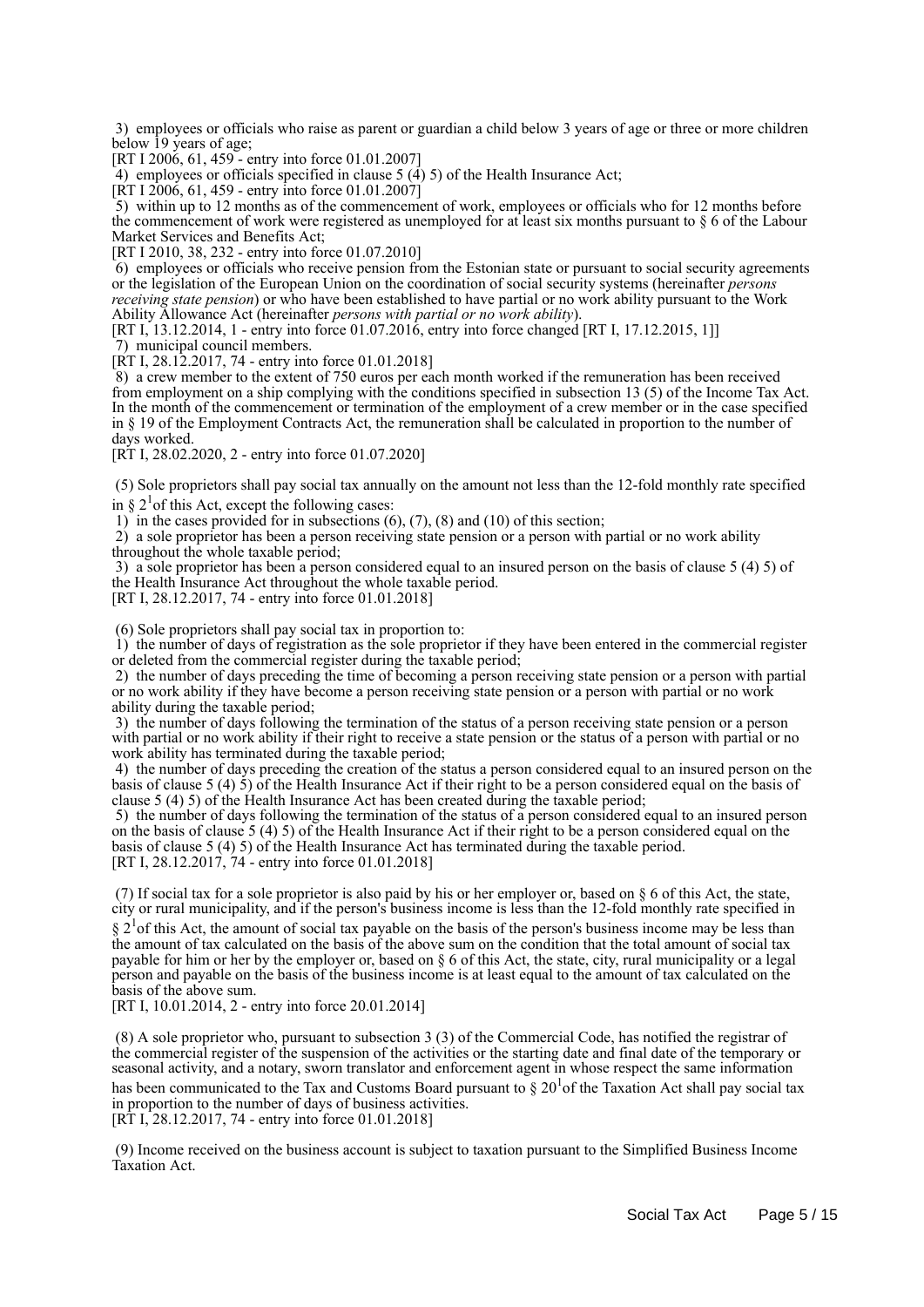[RT I, 07.07.2017, 2 - entry into force 01.01.2018]

 (10) Sole proprietors who are temporarily incapacitated for work for the purposes of the Health Insurance Act are entitled to pay social tax in proportion to the number of days of business activities, if they have submitted to the Tax and Customs Board the information regarding the periods of their temporary incapacity for work. [RT I, 28.12.2017, 74 - entry into force 01.01.2018]

 (11) Social tax is calculated on income not subject to income tax on the basis on subsection 14 (10) of the Income Tax Act from the business gains calculated on the basis of the legislation governing the charging of foreign income tax, taking account of the provisions of subsections  $14(5^3)$ – $(5^5)$  of the Income Tax Act. [RT I, 28.12.2017, 74 - entry into force 01.01.2018]

# **§ 2<sup>1</sup> . Monthly rate of social tax**

 The monthly rate providing the basis for the payment of social tax shall be established in the state budget for a budgetary year. The monthly rate established in the state budget shall not be less than the minimum wages established by the Government of the Republic that was in force on 1 July of the year preceding a budgetary year.

[RT I 2009, 5, 35 - entry into force 01.07.2009]

#### **§ 3. Amounts on which social tax is not imposed**

 Social tax is not imposed on the following amounts paid or benefits given to persons specified in subsection 2 (1) of this Act:

1) payments specified in clauses 13 (3) 1)–2<sup>3</sup>), 6) and 14) and clauses 31 (1) 7) and 8) of the Income Tax Act;  $[\overline{RT}I, \overline{28.12.20}I7, \overline{74}$  - entry into force  $01.01.2018]$ 

 2) payments to residents of a receiving state who are employed in a foreign mission of Estonia unless otherwise provided by an international agreement;

3) sickness benefit meeting the conditions provided for in  $\S 12<sup>2</sup>$  of the Occupational Health and Safety Act which is paid for the second until the fifth calendar day of sickness or injury of an employee and which does not exceed the average wages of an employee, and expenses incurred by the employer in order to ensure occupational health and safety of employees based on subsection 13 (1) of the Occupational Health and Safety Act;

[RT I, 29.12.2020, 2 - entry into force 01.01.2021]

4) payments made pursuant to  $\S 3$  of the President of the Republic Official Benefits Act,  $\S 31<sup>1</sup>$ of the Government of the Republic Act and subsection 62 (1) of the Foreign Service Act;

[RT I 2010, 1, 2 - entry into force 01.01.2014 (entry into force amended RT I, 29.12.2012, 1)]

5) wage compensation paid for additional holiday days and breaks for feeding a child provided for in § 66 and

135 of the Employment Contracts Act and subsection 10 (5) of the Occupational Health and Safety Act;

[RT I 2010, 38, 232 - entry into force 01.07.2010 - applied retroactively as of 1 June 2009]

6) [repealed – RT I, 11.07.2014, 5 - entry into force 01.01.2015]

7) remuneration specified in clauses  $2(1)$  1) and 6) of this Act paid to non-residents by an Estonian resident within the meaning of subsections 6 (3) and (5) of the Income Tax Act if the work is done in a foreign state; 8) amounts payable to persons who are in custodial institutions on the basis of court judgments;

 9) payments made to members of the Riigikogu pursuant to §§ 30, 31, 33 and 34 of the Status of Member of Riigikogu Act;

[RT I 2007, 44, 316 - entry into force 14.07.2007]

10) [repealed - RT I, 10.07.2012, 2 - entry into force 01.04.2013]

11) [repealed - RT I 2002, 111, 662 - entry into force 01.01.2003]

 12) remuneration paid to non-residents who operate as sole proprietors in a foreign state and who certify that social security charges or contributions are paid on such remuneration in that foreign state;

13) amounts paid on the basis of subsection 14 (1) of the Health Insurance Act;

 14) cost of meals given free of charge to members of the Defence Forces during military training or training exercises, international military operations, on board an aircraft or warship belonging to the Defence Forces; [RT I, 10.07.2012, 2 - entry into force 01.04.2013]

15) payments which pursuant to an international agreement are exempt from tax in Estonia;

[RT I, 01.06.2013, 1 - entry into force 01.07.2013]

16) compensation for uniform of police officers payable on basis of subsection  $37<sup>1</sup>(8<sup>1</sup>)$  of the Police and Border Guard Act;

[RT I, 19.03.2015, 2 - entry into force 29.03.2015]

17) compensation specified in clause 13 (3) 17) of the Income Tax Act;

[RT I, 17.12.2015, 2 - entry into force 01.01.2016]

 18) calculated sickness benefit accounted for the second until the fifth day of sickness or injury and meeting the requirements provided for in  $\S 12<sup>2</sup>$  of the Occupational Health and Safety Act, which corresponds to the sole proprietor's average income per calendar day subject to social tax of the previous year, taking account of the provisions of subsection  $2(5)$  of this Act.

[RT I, 29.12.2020, 2 - entry into force 01.01.2021]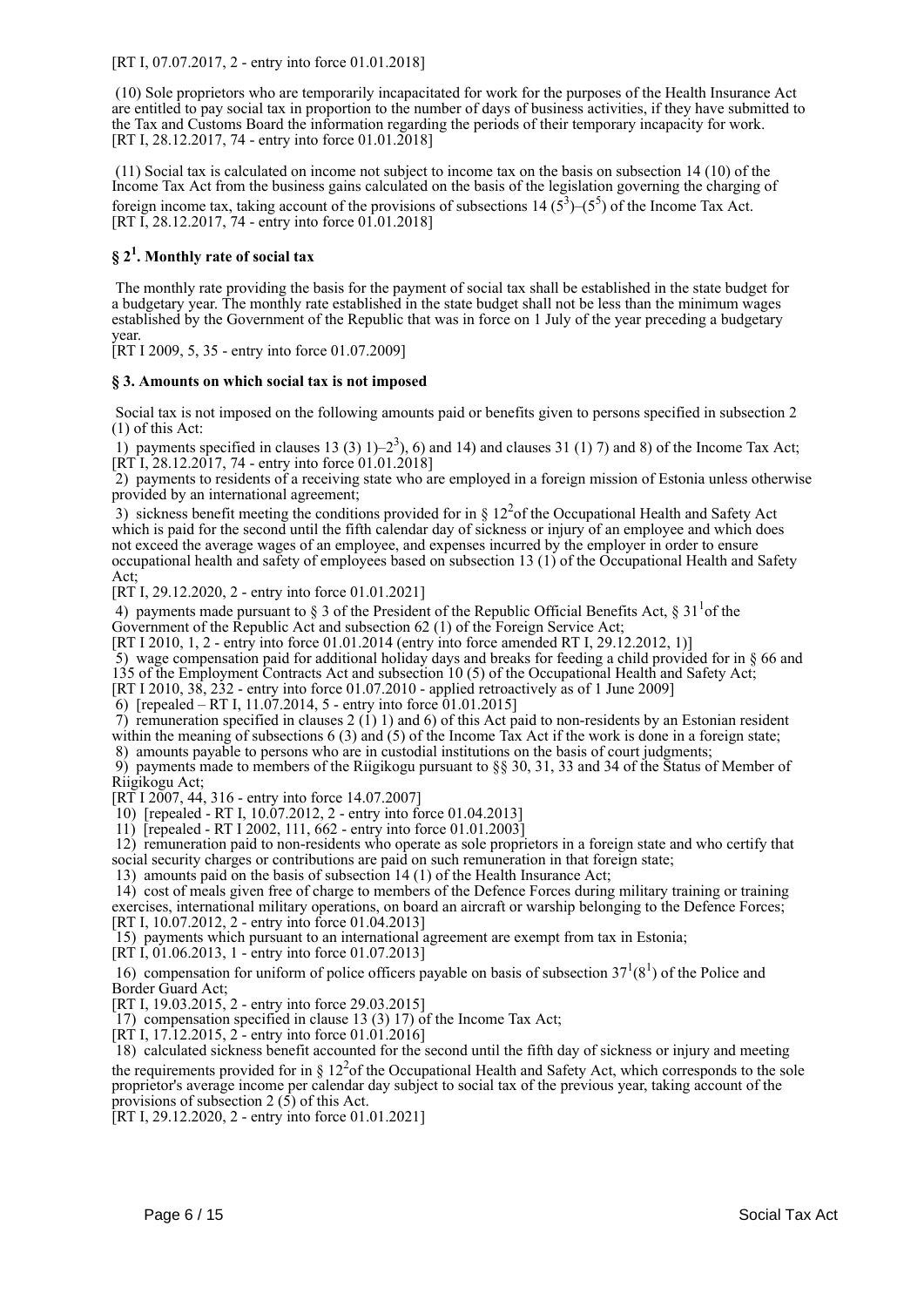#### **§ 4. Payers of social tax**

Social tax shall be paid by:

- 1) resident legal persons;
- 2) natural persons;

3) non-residents who have a permanent establishment in Estonia or who make payments specified in

subsection 2 (1) of this Act;

4) state, rural municipality and city authorities;

5) the state, rural municipality or city in the cases specified in § 6 of this Act.

[RT I 2004, 89, 604 - entry into force 01.04.2005]

#### **§ 5. Insurable persons**

 For the purposes of this Act, an insurable person is a person who has received remuneration, income or a benefit specified in subsection 2 (1) of this Act and for whom a payer of social tax is required to pay social tax or who pays social tax for himself or herself, or a person specified in  $\S$  6 and 6<sup>1</sup> of this Act.  $[RT I 02.07, 2012, 8 - entry into force 01.08.2012]$ 

#### **§ 6. Special cases of paying social tax**

(1) The state or legal persons in public law shall pay social tax for the following persons:

[RT I 2009, 26, 161 - entry into force 28.05.2009, applied retroactively as of 1 May 2009]

 1) one parent, guardian or foster parent residing in Estonia and raising a child below 3 years of age residing in Estonia, or person who uses parental leave instead of a parent and who is raising a child below 3 years of age in Estonia;

[RT I, 28.11.2017, 2 - entry into force 01.01.2018]

<sup>1</sup>) one non-working parent residing in Estonia who is raising three or more children below 19 years of age residing in Estonia, at least one of whom is below 8 years of age;

 2) person receiving spousal allowance on the basis of § 67 of the Foreign Service Act and § 46 of the Public Service Act;

[RT I, 06.07.2012, 1 - entry into force 01.04.2013]

 21 ) officials appointed to positions or office in structural units of international defence organisations or nonworking spouses accompanying persons in active service of the Defence Forces who do not receive state pension and who are not persons with partial or no work ability;

[RT I, 13.12.2014, 1 - entry into force 01.07.2016 (entry into force changed - RT I, 17.12.2015, 1)]

 22 ) during the term of office of the President of the Republic and after the expiry of the term of office of the President of the Republic, non-working spouse of the President of the Republic who do not receive state pension and who are not persons with partial or no work ability;

[RT I, 13.12.2014, 1 - entry into force 01.07.2016 (entry into force changed - RT I, 17.12.2015, 1)]

3) conscripts or persons in alternative service;

[RT I,  $10.07.2012$ , 2 - entry into force 01.04.2013]

3<sup>1</sup>) persons who incurred temporary incapacity for work during compulsory military service, reserve service or alternative service unless social tax is paid for the person on another basis provided for in subsection 2 (1) of this Act or this subsection;

[RT I, 10.07.2012, 2 - entry into force 01.04.2013]

 32 ) non-working spouses accompanying persons in active service of the Defence Forces seconded to a foreign state on a long-term basis for the performance of state functions who do not receive state pension and who are not persons with partial or no work ability;

 $[RT\overline{1}, 13.12.201\overline{4}, 1$  - entry into force 01.07.2016 (entry into force changed - RT I, 17.12.2015, 1)]

 33 ) persons who terminated the conscript service for the purposes of clause 56 (1) 1) of the Military Service Act for two months following the day of release from the conscript service, excluding the case when social tax is paid for the person or by the person himself or herself on the basis provided for in subsection 2 (1) of this Act or another basis provided for in this section or if he or she is an insured person on the basis of subsection 5 (4) of the Health Insurance Act;

[RT I, 27.12.2016, 4 - entry into force 01.01.2018]

4) [repealed - RT I 2008, 58, 329 - entry into force 01.03.2009]

 5) employees of a company, non-profit association, foundation or sole proprietor who are persons with partial or no work ability and for payment of social tax for whom the employer has submitted a corresponding application on the conditions provided for in subsection (3) of this section;

[RT I, 17.12.2015, 1 - entry into force 01.07.2016]

 $\overline{6}$ ) persons receiving unemployment allowance if the state does not pay social tax for them pursuant to clause 7) of this subsection;

[RT I 2006, 61, 459 - entry into force 01.01.2007]

 61 ) persons registered as unemployed pursuant to § 6 of the Labour Market Services and Benefits Act if social tax is not paid for them pursuant to clause 6) or 7) of this subsection or pursuant to clause 2 (1) 8) of this Act or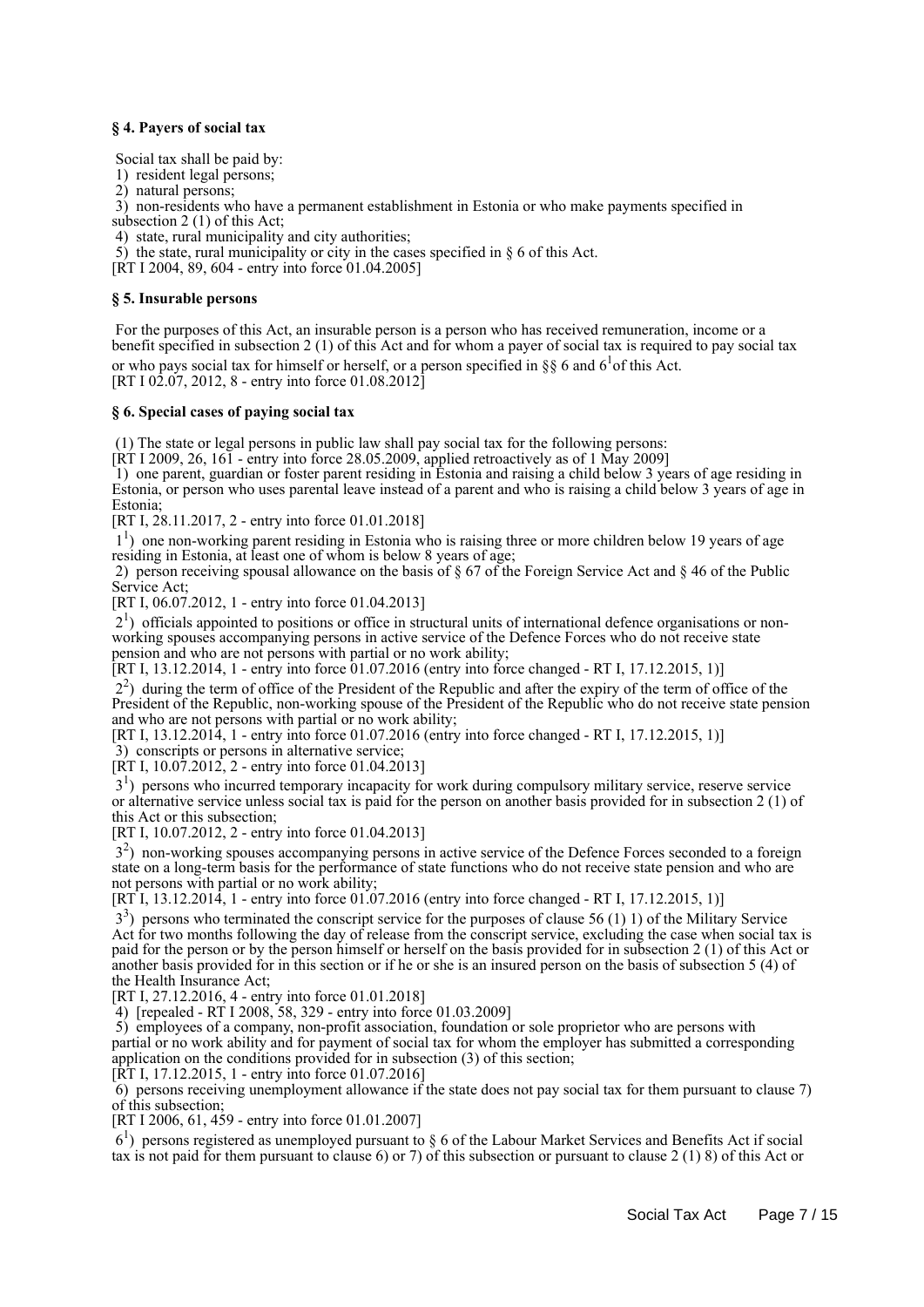if they have been granted a flexible old-age pension on the basis of the State Pension Insurance Act; he person has been;

[RT I, 03.01.2019, 1 - entry into 01.01.2021]

 7) non-working persons who have participated in the elimination of the effects of a nuclear disaster, a nuclear test or an accident at a nuclear power station who do not receive state pension and who are not persons with partial or no work ability;

[RT I, 13.12.2014, 1 - entry into force 01.07.2016 (entry into force changed - RT I, 17.12.2015, 1)]

8) dependent spouses of persons specified in clause  $5(2)$  1), 2), 4), 5) or  $5^1$ ) or subsection 5 (3) of the Health Insurance Act, who are raising at least one child under 8 years of age or at least one child of 8 years of age until the child completes the first grade at school or at least three children under 16 years of age and for whom or for

whose spouse the state does not pay social tax on the basis of clause 1) or  $1^1$ ) of this subsection; [RT I, 26.10.2018, 1 - entry into force 05.11.2018]

9) persons receiving social benefits granted on the basis of  $\S$  140 the Social Welfare Act;

[RT I, 30.12.2015, 5 - entry into force 01.01.2016]

 10) one parent, guardian or foster parent residing in Estonia who is raising in Estonia seven or more children below 19 years of age residing in Estonia;

[RT I, 28.11.2017,  $\Sigma$  - entry into force 01.01.2018]

 11) persons participating in labour market training with the duration of at least 80 hours provided for in § 13 of the Labour Market Services and Benefits Act, work practice provided for in § 15 or coaching for working life provided for in § 17 unless the state pays social tax for them pursuant to clause 6),  $6^1$ ) or 7) of this subsection or pursuant to clause 2 (1) 8) of this Act or if they have been granted a flexible old-age pension on the basis of the State Pension Insurance Act;

[RT I, 03.01.2019, 1 - entry into 01.01.2021]

12) [repealed - RT I 2006, 61, 459 - entry into force 01.01.2007]

 13) persons who are granted the allowance of a rescue worker waiting for old-age pension on the basis of § 19 of the Rescue Service Act;

[RT I 2008, 8, 57 - entry into force 01.03.2008]

 14) persons who receive a Doctoral allowance pursuant to the terms and conditions provided for in subsection 5 (3) and subsection 41 (1) of the Study Allowances and Study Loans Act;

 $[RT1, 05.12.2014, 2 - entry into force 01.09.2015]$ 

 15) unemployed persons enjoying international protection residing in Estonia who are of pensionable age for the purposes of § 7 of the State Pension Insurance Act and who do not receive a state pension granted in Estonia. [RT I, 06.04.2016, 1 - entry into force 01.05.2016]

 $(1<sup>1</sup>)$  Rural municipalities or cities shall pay social tax for persons residing in Estonia who:

 1) care for a disabled person pursuant to § 26 of the Social Welfare Act and to whom a rural municipality or city government pays allowance for taking care of a disabled person and who neither work nor are persons receiving state pension nor persons with partial or no work ability, or [RT I, 30.12.2015, 5 - entry into force 01.07.2016]

 2) care for a disabled child and to whom a rural municipality or city government pays allowance for taking care of a disabled child and who neither work nor are persons receiving state pension nor persons with partial or no work ability.

[RT I, 13.12.2014, 1 - entry into force 01.07.2016 (entry into force changed - RT I, 17.12.2015, 1)]

 $(1<sup>2</sup>)$  An artistic association shall pay social tax for a creative person engaged in a liberal profession to whom the artistic association pays the support for creative activity on the basis of §§ 18 and 19 of the Creative Persons and Artistic Associations Act.

[RT I, 10.01.2014, 2 - entry into force 20.01.2014]

(2) In the special cases of paying social tax, social tax is paid on the monthly rate specified in  $\S 2<sup>1</sup>$  of this Act, excluding the cases specified in subsections  $(2^1)$ ,  $(2^2)$  and  $(2^4)$  of this section. [RT I,  $05.12.2014$ ,  $2 \div$  entry into force  $01.09.2015$ ]

 $(2<sup>1</sup>)$  The social tax payable for persons specified in clause (1) 10) of this section shall be calculated on the amount of benefit specified in subsection 21 (3) of the Family Benefits Act. If the monthly rate specified in §  $2<sup>1</sup>$  of this Act is larger than the benefit specified in this subsection, social tax shall be paid on the monthly rate. [RT I,  $08.07.2016$ , 1 - entry into force  $01.07.2017$ ]

 $(2<sup>2</sup>)$  The social tax payable for persons specified in clause (1) 2) of this section is calculated on the spousal allowance specified in that clause.

 $(2<sup>3</sup>)$  Social tax shall be paid for a person specified in clause (1) 3<sup>1</sup>) of this section during the temporary incapacity for work, but no longer than five months as of the release of the person from compulsory military service, reserve service or alternative service. [RT I, 10.07.2012, 2 - entry into force 01.04.2013]

 $(2<sup>4</sup>)$  The social tax payable for persons specified in clause (1) 14) of this section is calculated on the size of a Doctoral allowance established annually by the state budget. [RT I, 05.12.2014, 2 - entry into force  $01.09.2015$ ]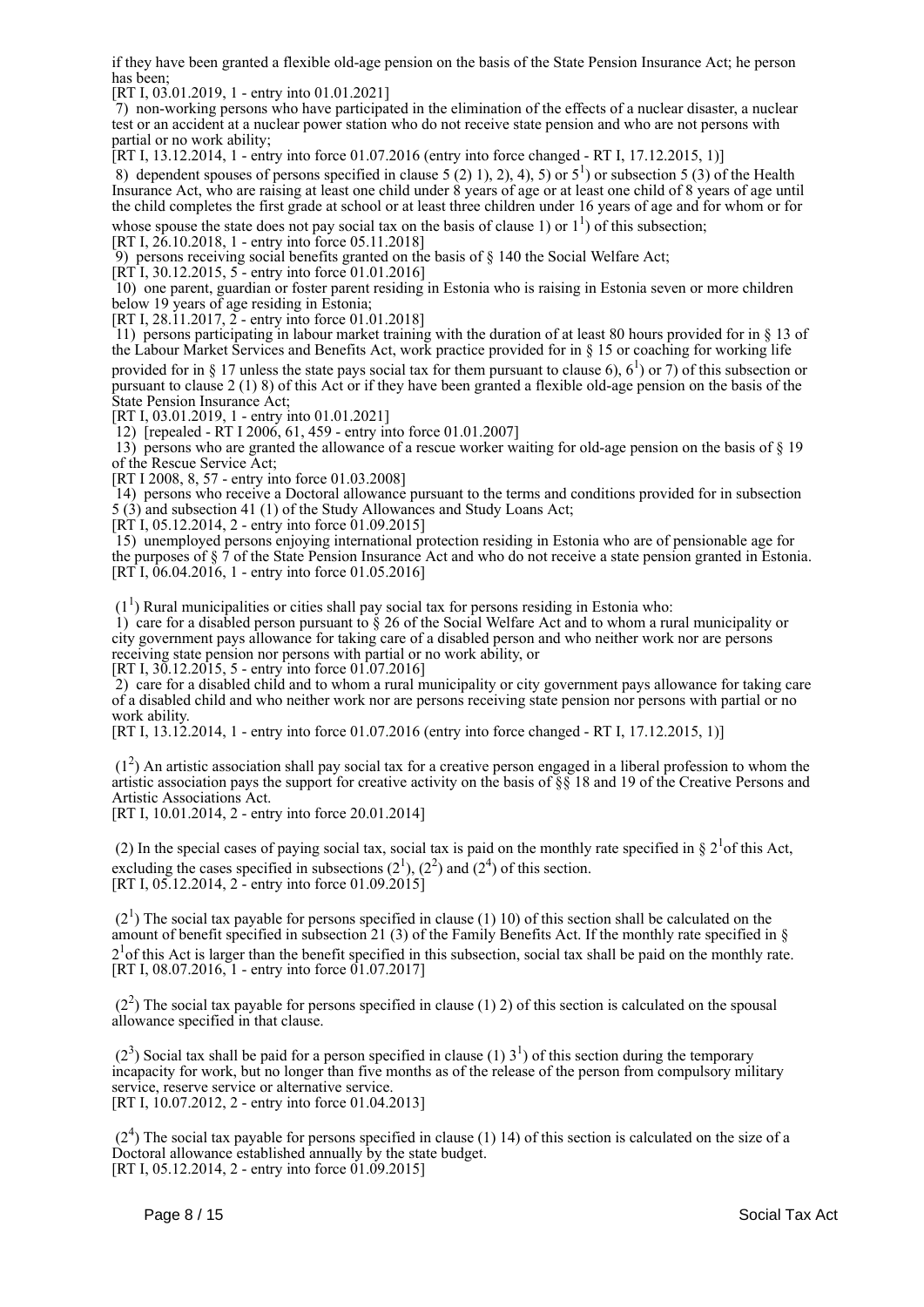(3) The social tax on the part of remuneration specified in clause 2 (1) 1) of this Act paid to persons specified in clause (1) 5) of this section exceeding the monthly rate specified in  $\S 21$  of this Act shall be paid by the company, non-profit association, foundation or sole proprietor specified in clause (1) 5) of this section. If a person specified in clause (1) 5) of this section is in an employment relationship with several companies, non-profit associations, foundations or sole proprietors specified in the same clause, then the legal person in public law shall pay the social tax for the employer who, for the purposes of withholding income tax, calculates basic exemption pursuant to subsections 42 (1) and (2) of the Income Tax Act. If the person has not submitted an application for calculating basic exemption to any of the employers, he or she shall choose by a written declaration one employer for whom the legal person in public law shall pay the social tax. [RT I, 13.12.2014, 1 - entry into force 01.07.2016 (entry into force changed - RT I, 17.12.2015, 1)]

 $(3<sup>1</sup>)$  The social tax for the person specified in clause (1) 6<sup>1</sup>) of this section shall be paid as of the 31<sup>st</sup>day as of his or her registration as unemployed.

[RT I 2006, 61, 459 - entry into force 01.01.2007]

(4) The social tax specified in subsections (1) and ( $1<sup>1</sup>$ ) of this section shall be paid by the authority or legal person in public law for which the corresponding expenditure is prescribed in the state, rural municipality or city budget. The social tax specified in subsection  $(1^2)$  of this section shall be paid by an artistic association which pays the support for creative activity on the basis of the Creative Persons and Artistic Associations Act. The procedure for payment of the social tax shall be established by the minister responsible for the area. [RT I, 10.01.2014, 2 - entry into force 20.01.2014]

 (5) The Estonian National Social Insurance Board shall apply the provisions of the General Part of the Social Code Act to the social protection provided for in this section. [RT I, 08.07.2016, 1 - entry into force 01.01.2017]

# **§ 6<sup>1</sup> . Special case of paying social tax by sole proprietors**

(1) A sole proprietor, except for persons specified in subsection 2  $(1^2)$  of this Act, shall pay social tax for the spouse who is entered in the employment register as the spouse participating in the activity of the sole proprietor's enterprise.

[RT I, 07.12.2018, 1 - entry into force 17.12.2018]

 (2) The sole proprietor shall pay social tax for the spouse participating in the activity of the sole proprietor's enterprise on the monthly rate specified in  $\S 2<sup>1</sup>$  of this Act, except for the case provided for in subsection (4) of this section and in case:

 1) the sole proprietor has entered during the taxable period the spouse participating in the activity of the sole proprietor's enterprise in the employment register or deleted the spouse from the register;

[RT I, 07.12.2018, 1 - entry into force 17.12.2018]

 2) the spouse participating in the activity of the sole proprietor's enterprise throughout the entire taxable period has been a person receiving state pension or a person with partial or no work ability or has become such person during the taxable period, or

[RT I, 13.12.2014, 1 - entry into force 01.07.2016 (entry into force changed - RT I, 17.12.2015, 1)] 3) a certificate of incapacity has been issued to the spouse participating in the activity of the sole proprietor's enterprise in respect to the taxable period or a part thereof.

(3) In the cases specified in clauses (2) 1)–3) of this section, the social tax shall be paid for the taxable period in proportion to:

 1) the number of days entered in the register as the spouse participating in the activity of the sole proprietor's enterprise:

 2) the number of days preceding the time of becoming a person receiving state pension or a person with partial or no work ability, or

[RT I, 13.12.2014, 1 - entry into force 01.07.2016 (entry into force changed - RT I, 17.12.2015, 1)]

3) the number of days preceding and following the period specified in the certificate of incapacity.

 (4) A sole proprietor who, pursuant to subsection 3 (3) of the Commercial Code, has notified the registrar of the commercial register of the suspension of the activities or the starting date and final date of the temporary or seasonal activity, or who is deleted from the commercial register, shall pay the social tax for the spouse participating in the activity of the sole proprietor's enterprise in proportion to the number of days of business activities during the taxable period.

[RT I, 02.07.2012, 8 - entry into force 01.08.2012]

# **§ 6<sup>2</sup> . Special procedure for payment of social tax on wages and other remuneration paid to crew members**

 (1) For the purposes of Article 107 (1) of the Treaty on the Functioning of the European Union, State aid is the difference between social tax calculated on the wages or other remuneration paid to a crew member at the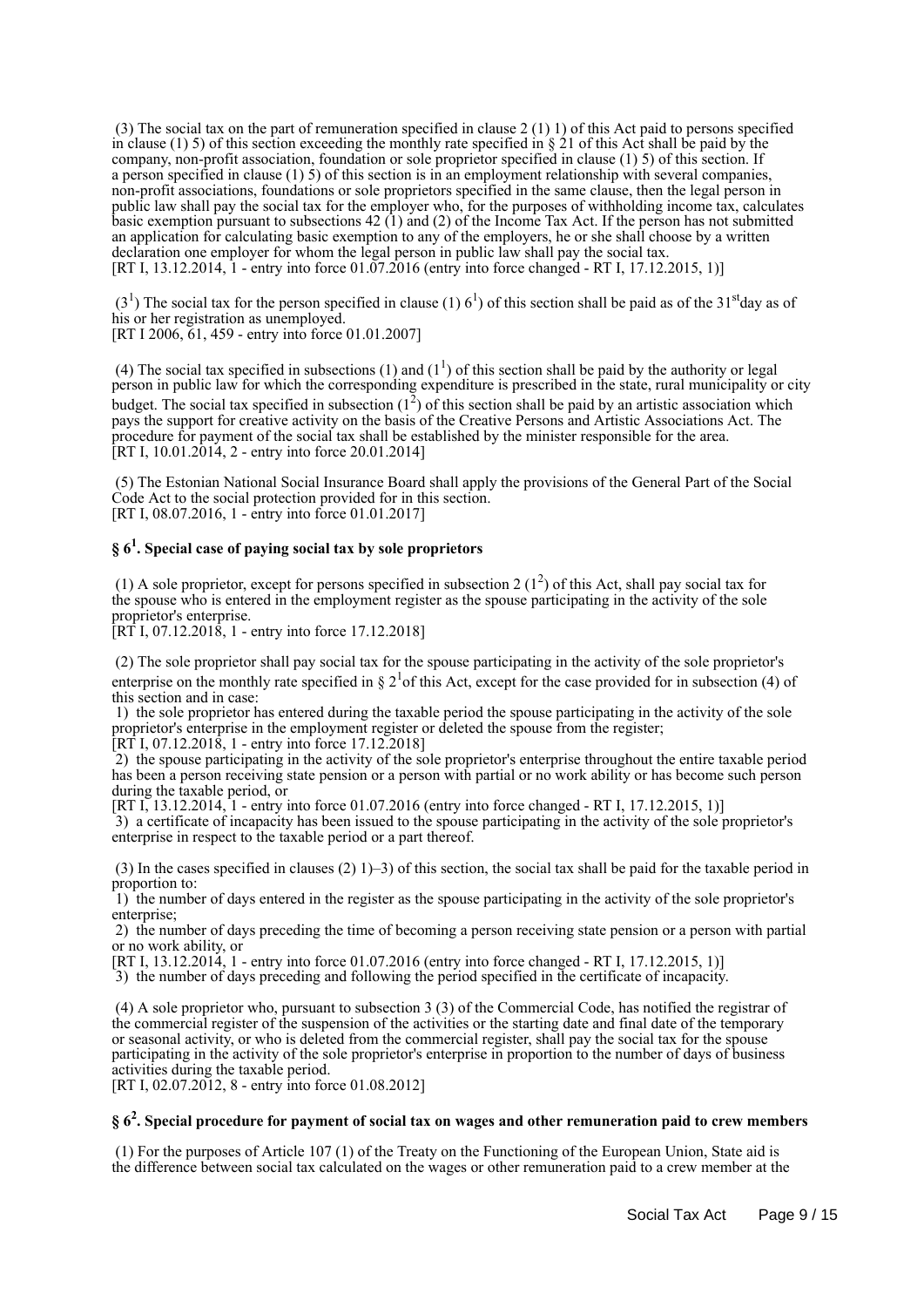tax rate specified in subsection 7 (1) of this Act and the social tax calculated on the amount specified in clause 2 (4) 8) of this Act at the tax rate specified in subsection 7  $(2^1)$ . The granting of State aid is governed by the Guidelines on State aid to Maritime Transport and the relevant European Commission authorising the grant of State aid. The beneficiary of State aid is a person specified in § 4, who pays social tax at the rate and on the amount specified in subsection 7  $(2^1)$ .

[RT I, 04.03.2019, 1 – entry into force 01.07.2020, entry into force amended [RT I, 28.02.2020, 2]]

(2) The beneficiary of State aid shall not:

 1) be an undertaking in difficulty within the meaning of the European Commission Guidelines on State aid granted for rescuing and restructuring of non-financial undertakings in difficulty;

 2) havefailed to perform the obligation to repay State aid declared illegal and incompatible with the internal market on the basis of the European Commission decision.

[RT I, 04.03.2019, 1 - entry into force 01.07.2020, j entry into force amended [RT I, 28.02.2020, 2]]

 (3) The Ministry of Economic Affairs and Communications or an authority authorised thereby shall calculate the amount of State aid on the basis of the appropriate information received from the Tax and Customs Board and enter the information in the register of State aid and de minimis aid provided for in  $\S 49<sup>2</sup>$  of the Competition Act, as well as exercise supervision over the compliance with State aid rules specified in subsection (1) of this section.

[RT I, 04.03.2019, 1 - entry into force 01.07.2020, entry into force amended [RT I, 28.02.2020, 2]]

 (4) State aid procedure specified in this section shall be applied until the conditions specified in subsection (2) of this section and subsections 13 (5) and (6) of the Income Tax Act are met, but no longer than the expiry of the relevant European Commission decision authorizing the granting of State aid. In the event of non-compliance with the requirements for the implementation of State aid, the right to re-apply State aid after the expiry of the relevant European Commission decision authorizing the granting of State aid, provided that the European Commission has granted a new State aid authorization and the conditions for State aid implementation are met. [RT I, 28.02.2020, 2 - entry into force. 01.07.2020]

#### **§ 7. Tax rate**

(1) The rate of social tax is 33 per cent of the taxable amount.

(2) [Repealed – RT I 2003, 88, 587 - entry into force 01.01.2004]

 $(2<sup>1</sup>)$  The social tax rate on the amount specified in clause 2 (4) 8) of this Act is 20 per cent.  $[\overline{RT}1, 04.03.2019, 1 -$  entry into force 01.07.2020, entry into force amended [RT I, 28.02.2020, 2]]

(3) In the cases provided for in clauses 6 (1)  $3^1$ ,  $3^2$ ,  $3^3$ , 6,  $6^1$ , 8, 9, 9, 11, 13) and 15) of this Act and in the case of the unemployment insurance benefits provided for in the Unemployment Insurance Act, the rate of social tax is 13 per cent of the taxable amount. [RT I, 27.12.2016, 4 - entry into force 01.01.2018]

#### **§ 8. Taxable period**

(1) The taxable period for social tax is one calendar month.

 (2) The taxable period for social tax on the business income of a sole proprietor is one calendar year.  $[\hat{R} \hat{T}]$  I 2002, 111, 662 - entry into force 01.01.2003]

#### **§ 9. Procedure for payment of social tax**

(1) Payers of social tax provided for in §§ 4 and 6 of this Act are required to:

1) calculate social tax for every insurable person on amounts provided for in clauses 2 (1) 1)-4), 6), 8) and 9) of this Act which are subject to social tax, and pay social tax at the rate specified in  $\S$  7, having regard to the provisions of clause 2) of this subsection;

2) pay social tax on amounts provided for in clauses  $2(1)$  4) and 6) of this Act which are subject to social tax, unless the recipient of the remuneration is entered in the commercial register as a sole proprietor and the remuneration is the business income of the recipient;

[RT I 2008, 60, 331 - entry into force 01.01.2009]

 3) pay social tax on fringe benefits and on income tax calculated on fringe benefits, without reference to each insurable person separately;

 4) transfer the social tax due to the bank account of the Tax and Customs Board by the tenth day of the month following the taxable period and submit the corresponding tax return to the Tax and Customs Board of the payers of social tax by the same date;

[RT I, 25.10.2012, 1 - entry into force 01.12.2012]

5) calculate the social tax payable pursuant to subsections 6 (1),  $(1^1)$  or  $(1^2)$  of this Act for every insurable person each month, and transfer it to the bank account of the Tax and Customs Board by the tenth day of the following month and submit the corresponding tax return to the Tax and Customs Board by the same date; [RT I, 10.01.2014, 2 - entry into force 20.01.2014]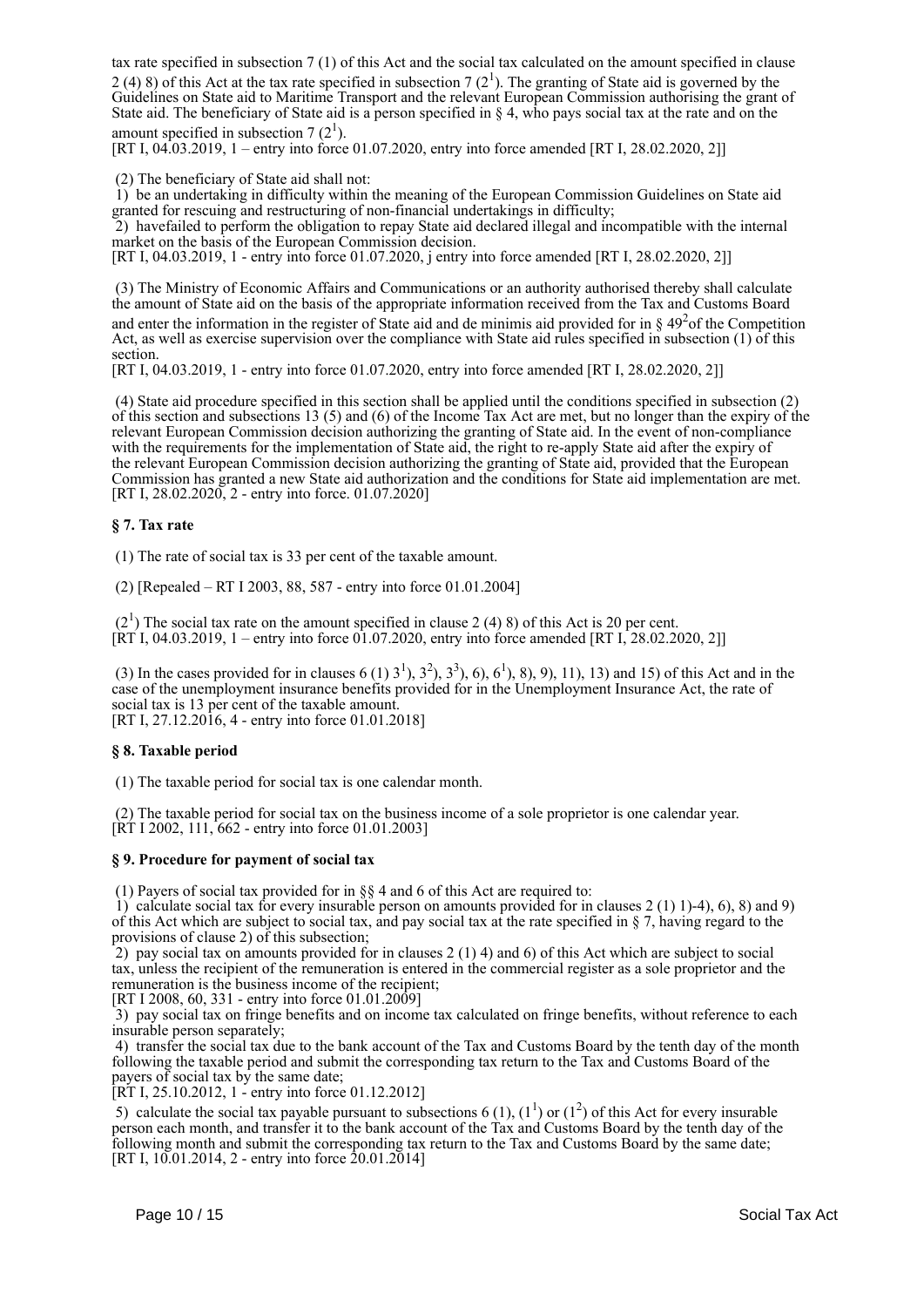6) issue, at the request of a person to whom amounts which are subject to social tax have been paid or for whom social tax has been paid pursuant to subsection 6 (1), (11) or ( $1^2$ ) of this Act, a certificate to the person concerning such amounts and the social tax calculated. [RT I,  $10.01.2014$ , 2 - entry into force 20.01.2014]

 $(1<sup>1</sup>)$  In case a taxpayer has been declared bankrupt, the declaration specified in clause (1) 4) of this section shall be submitted separately for the part of taxable period preceding the declaration of bankruptcy and the part of the taxable period following the declaration of bankruptcy. [RT I, 18.11.2010, 1 - entry into force 01.01.2011]

 $(1<sup>2</sup>)$  A sole proprietor is required to calculate in respect to the spouse participating in the activity of the sole proprietor's enterprise the social tax payable on the basis of  $\S 6^1$ of this Act, to transfer it to the bank account of the Tax and Customs Board by the tenth day of the month following the taxable period and to submit the corresponding tax return to the Tax and Customs Board by the same date. [RT I, 02.07.2012, 8 - entry into force 01.08.2012]

(2) [Repealed – RT I 2001, 59, 359 - entry into force 01.01.2003]

(3) Sole proprietors are required to:

 1) pay social tax for the current quarter during the taxable period as advance payments into the bank account of the Tax and Customs Board by the fifteenth day of the third month of each quarter in the amount calculated on the basis of triple the monthly rate specified in  $\S 21$  of this Act, except persons who have received state pension or persons with partial or no work ability or persons considered equal to an insured person on the basis of clause 5 (4) 5) of the Health Insurance Act throughout the whole quarter, and except in the cases provided for

in subsections (4), (5) and ( $5<sup>1</sup>$ ) of this section;

[RT I, 28.12.2017, 74 - entry into force 01.01.2018]

2) pay the additional amount of tax due specified in clause  $(6)$  1) of this section into the bank account of the Tax and Customs Board by 1 October.

 (4) If social tax for a sole proprietor is also paid by the employer or, based on § 6 of this Act, the state, city, rural municipality or a legal person, the amount of advance payments made by him or her may be less than the amount of tax calculated on the basis of triple the monthly rate specified in  $\S 2<sup>1</sup>$  of this Act, if the total amount of social tax payable for him or her by the employer or, based on  $\S$  6 of this Act, the state, city, rural municipality or a legal person and of social tax payable by him or her as advance payments during the taxable period is equal to the amount of tax calculated on triple the monthly rate specified in  $\S 2<sup>1</sup>$ of this Act. Social tax paid by the employer or, on the basis of § 6 of this Act, the state, city, rural municipality or a legal person shall be be calculated in total from the beginning of the calendar year. [RT I, 28.12.2017, 74 - entry into force 01.01.2018]

(5) Sole proprietors shall make advance payments of social tax in proportion to:

 1) the number of days of registration as the sole proprietor if a sole proprietor has been entered in the commercial register or deleted from the commercial register during the quarter specified in clause (3) 1) of this section;

 2) the number of days preceding the time of becoming a person receiving state pension or a person with partial or no work ability if they have become a person receiving state pension or a person with partial or no work ability during the quarter specified in clause (3) 1) of this section;

 3) the number of days following the termination of the status of a person receiving state pension or a person with partial or no work ability if their right to receive a state pension or the status of a person with partial or no work ability has terminated during the quarter specified in clause  $(3)$  1) of this section;

 4) the number of days preceding the creation of the status a person considered equal to an insured person on the basis of clause 5 (4) 5) of the Health Insurance Act if their right to be a person considered equal on the basis of clause 5 (4) 5) of the Health Insurance Act has been created during the quarter specified in clause (3) 1) of this section;

 5) the number of days following the termination of the status of a person considered equal to an insured person on the basis of clause 5 (4) 5) of the Health Insurance Act if their right to be a person considered equal on the basis of clause 5 (4) 5) of the Health Insurance Act has terminated during the quarter specified in clause (3) 1) of this section.

[RT I, 28.12.2017, 74 - entry into force 01.01.2018]

 $(5<sup>1</sup>)$  A sole proprietor who, pursuant to subsection 3 (3) of the Commercial Code, has notified the registrar of the commercial register of the suspension of the activities or the starting date and final date of the temporary or seasonal activity, and a notary, sworn translator and enforcement agent in whose respect the same information

has been communicated to the Tax and Customs Board pursuant to  $\S 20<sup>1</sup>$ of the Taxation Act shall make advance payments in proportion to the number of days of business activities.

 $[RT I, 28.12.2017, 74 - entry into force 01.01.2018]$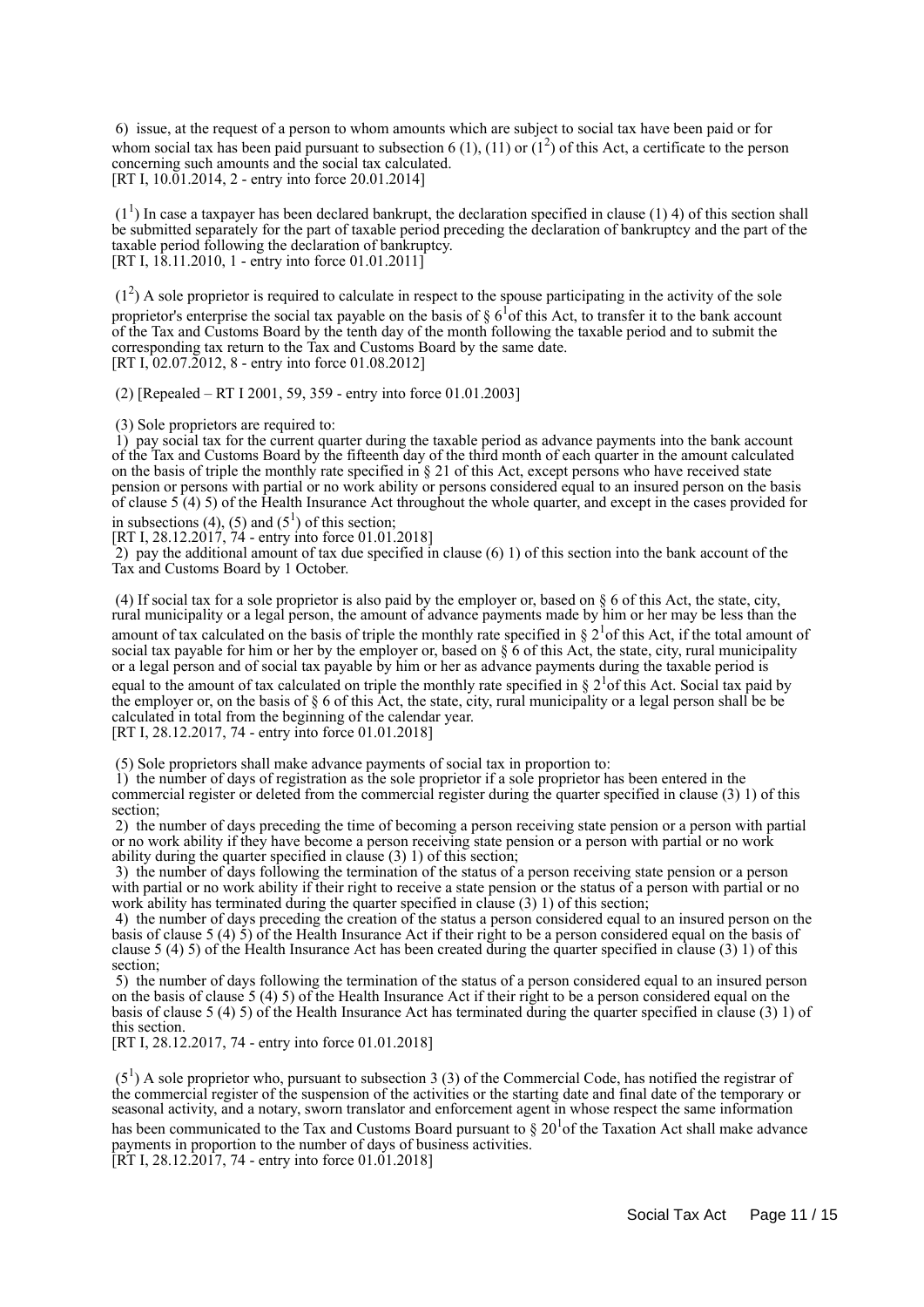(6) The Tax and Customs Board is required to:

 $\hat{1}$ ) calculate the additional amount of tax due on the basis of a natural person income tax return and information in the register of taxable persons, and issue a tax notice concerning the amount of tax due to a sole proprietor at least thirty days prior to the due date for payment of tax;

 2) refund overpaid amounts of social tax to the bank account indicated in a tax return by a sole proprietor by 1 October of the year following the taxable period, except in the cases prescribed in the Taxation Act.

 $(6<sup>1</sup>)$  A tax notice shall not be issued in the case of an electronically submitted tax return. The tax authority shall disclose the tax accounting in the e-service environment of the Tax and Customs Board "e-Tax Board/ e-Customs" and shall notify of the date of creation of obligations and possibilities to examine tax accounting in the environment "e-Tax Board/ e-Customs".

[RT I, 07.12.2018, 1 - entry into force 01.01.2019]

 (7) The standard format of tax returns and the procedures for the completion of tax returns and the calculation of tax shall be established by the minister responsible for the area.

 (8) The social tax of employees of such authorities whose staff, consolidated data or specific duties constitute a state secret shall be calculated pursuant to the procedure established by a regulation of the minister responsible for the area.

(9) [Repealed – RT I 2010, 22, 108 - entry into force 01.01.2011]

(10) [Repealed – RT I 2005, 36, 277 - entry into force 01.01.2006]

 (11) If the *Riigikogu*has not passed the state budget by the beginning of the budgetary year, social tax shall be paid based on at least the monthly rate established by the state budget for the previous budgetary year until the month when the state budget is passed, inclusive of the latter. [RT I 2006, 61, 459 - entry into force 01.01.2008]

#### **§ 10. Receipt of tax**

(1) Pursuant to clauses 9 (1) 4) and 5), subsection 9 ( $1^2$ ) and clauses 9 (3) 1) and 2) of this Act, the Tax and Customs Board shall transfer the received social tax into the state pension insurance funds and the state health insurance funds of the state budget within fifteen working days as of the receipt of the money. [RT I, 02.07.2012, 8 - entry into force 01.08.2012]

 (2) The proportion of social tax transferred into the state pension insurance funds is 20 per cent and the proportion of social tax transferred into the state health insurance funds is 13 per cent.

 (3) If, pursuant to the Funded Pensions Act, an insurable person specified in this Act is required to make contributions to a mandatory funded pension, social tax calculated on remuneration specified in clauses 2 (1) 1)-4), 6), 8) and 9) and clause 6 (1) 2) of this Act shall be transferred pursuant to subsection (4) of this section.  $[\hat{R}T\hat{1}2006, 26, 193 -$ entry into force 01.01.2007]

 $(3<sup>1</sup>)$  If, pursuant to the Funded Pensions Act, a sole proprietor is required to make contributions for a mandatory funded pension, social tax calculated on remuneration specified in clause 2 (1) 5) of this Act shall be transferred pursuant to subsection  $(4^1)$  of this section.

 (4) In the case provided for in subsection (3) of this section, the Tax and Customs Board shall transfer the received social tax into the state pension insurance funds and the state health insurance funds of the state budget and to the bank account of the registrar of the pension register within fifteen working days. The share of social tax transferred into the state pension insurance funds shall be 16 per cent, the share of social tax transferred into the state health insurance funds shall be 13 per cent, and share of social tax transferred into the bank account of the registrar of the pension register shall be 4 per cent. [RT I, 26.06.2017, 1 - entry into force 06.07.2017]

 $(4<sup>1</sup>)$  In the case provided for in subsection  $(3<sup>1</sup>)$  of his section, the Tax and Customs Board shall transfer the amounts corresponding to the state pension insurance part and state health insurance part of the received social tax into the state pension insurance funds and the state health insurance funds of the state budget within fifteen working days. The Tax and Customs Board shall transfer the mandatory funded pension part of social tax into the bank account of the registrar of the pension register within fifteen working days after the term provided for in clause 9 (3) 2) of this Act. The share of social tax transferred into the state pension insurance funds shall be 16 per cent, the share of social tax transferred into the state health insurance funds shall be 13 per cent, and share of social tax transferred into the bank account of the registrar of the pension register shall be 4 per cent. [RT I, 26.06.2017, 1 - entry into force 06.07.2017]

 $(4<sup>2</sup>)$  If, pursuant to the Funded Pensions Act, a sole proprietor was required to pay a mandatory funded pension payment within four months of the tax payment period, the rate of the part to be transferred to the state pension insurance funds provided for in the third sentence of subsection 10  $(4^1)$  of this Act from one third of the social tax paid on the business income of the sole proprietor is 16 per cent and the rate of the part to be transferred to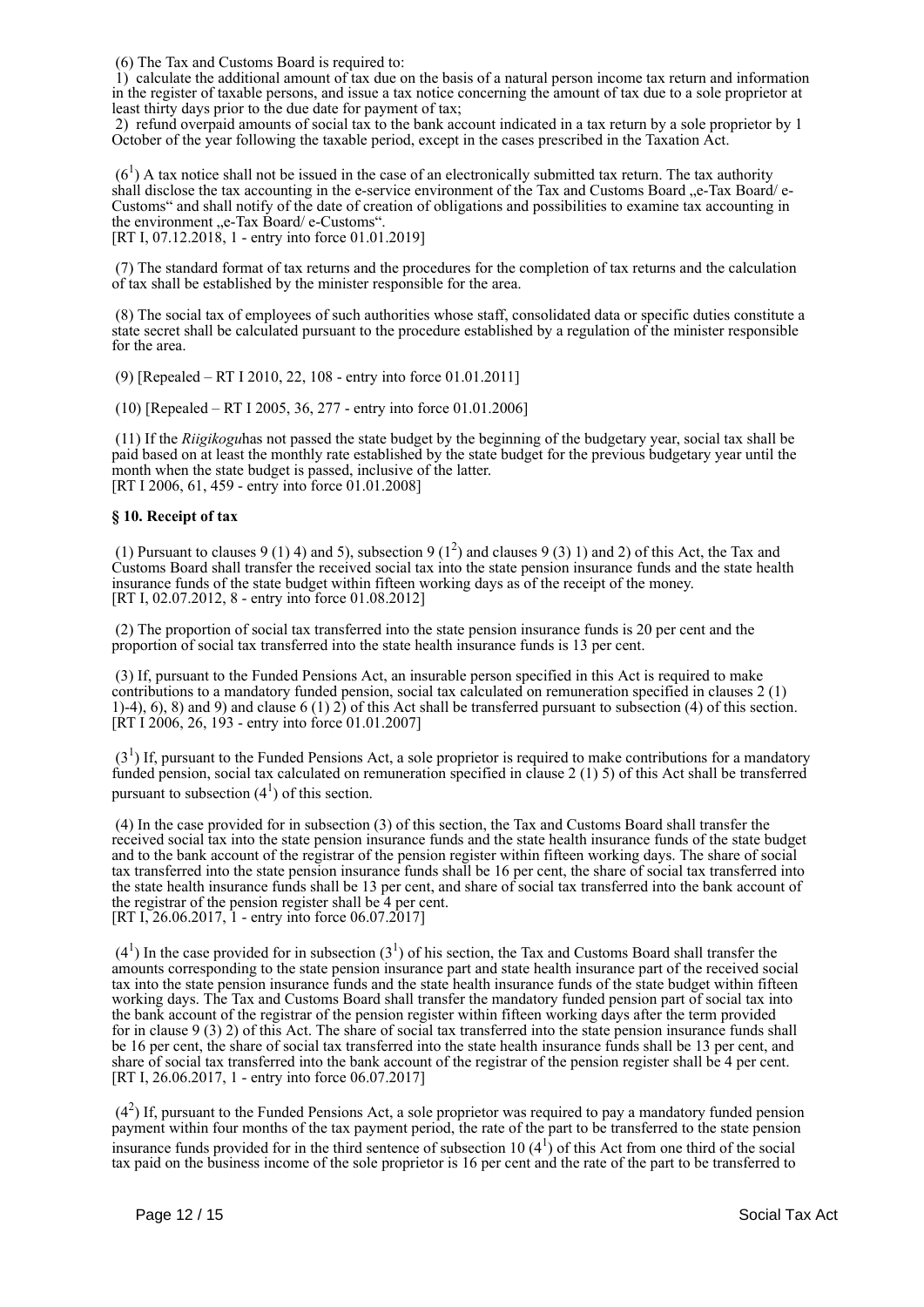the bank account of the registrar of the pension register is 4 per cent. The rate of the part to be transferred to the state pension insurance funds provided for in the third sentence of subsection 10  $(4^1)$  of this Act from twothirds of the social tax paid on business income is 20 per cent and no part of social tax shall be transferred into the bank account of the registrar of the pension register. [RT I, 27.10.2020, 1 – entry into force  $06.11.2020$ ]

 (4<sup>3</sup> ) If, pursuant to the Funded Pensions Act, a sole proprietor was required to pay a mandatory funded pension payment within eight months of the tax payment period, the rate of the part to be transferred to the state pension insurance funds provided for in the third sentence of subsection 10  $(4^1)$  of this Act from one third of the social tax paid on the business income of the sole proprietor is 16 per cent and the rate of the part to be transferred to the bank account of the registrar of the pension register is 4 per cent. The rate of the part to be transferred to the state pension insurance funds provided for in the third sentence of subsection 10  $(4^1)$  of this Act from twothirds of the social tax paid on business income is 20 per cent and no part of social tax shall be transferred into the bank account of the registrar of the pension register. [RT I, 27.10.2020, 1 – entry into force  $06.11.2020$ ]

(5) [Repealed – RT I 2004, 37, 252 - entry into force 01.05.2004]

#### **§ 11. Release of data**

 (1) The procedure for the release of information from the register of taxable persons to the Social Insurance Board and the health insurance fund shall be established by the minister responsible for the area.

(2) Concurrently with the transfer of social tax specified in subsections 10 (4) and (4<sup>1</sup>) of this Act, the Tax and Customs Board shall forward to the registrar of the pension register the following information concerning persons whose amounts were transferred to the registrar of the pension register:

[RT I, 26.06.2017, 1 - entry into force  $06.07.2017$ ]

1) the name of the person;

2) personal identification code;

3) the amount of the part of social tax transferred to the registrar of the pension register;

[RT I, 26.06.2017, 1 - entry into force 06.07.2017]

4) the registry code or the personal identification code of the payer of social tax.

 (3) The procedure for the forwarding of information to the registrar of the pension register and transfer of amounts specified in subsections 10 (4) and ( $4<sup>1</sup>$ ) of this Act, and for the correction of errors related thereto shall be established by a regulation of the minister responsible for the area. [RT I, 26.06.2017, 1 - entry into force 06.07.2017]

#### **§ 12. Specification of information**

If information received from a payer of social tax pursuant to clause  $9(1)$  6) of this Act differs from information received from the register of taxable persons and from the social protection information system for the same period, the insurable person has the right to request specification of the information or clarification of the reasons for the differences from the Tax and Customs Board. The Tax and Customs Board is required, not later than within three months after the date of receipt of an application, to notify the insurable person of the specified information or the reasons for the differences in information and of the due date for elimination of such differences.

[RT I, 08.07.2016, 1 - entry into force 01.01.2017]

# **§ 12<sup>1</sup> . Receipt of data**

 The Tax and Customs Board has the right to receive from the Estonian Health Insurance Fund for the performance of the functions provided for in this Act the information regarding the creation and termination of the health insurance of a person considered equal to an insured person on the basis of clause 5 (4) 5) of the Health Insurance Act.

[RT I, 28.12.2017, 74 - entry into force 01.01.2018]

#### **§ 13. Implementation of Act**

 (1) The social tax payable pursuant to the Republic of Estonia Social Tax Act after the entry into force of this Act shall be transferred to the bank account of the Tax and Customs Board; arrears of social tax arising on the basis of the specified Act shall be collected by the Tax and Customs Board. Upon receipt, the aforementioned amounts shall be transferred to the state pension insurance and health insurance funds without reference to each insurable person separately.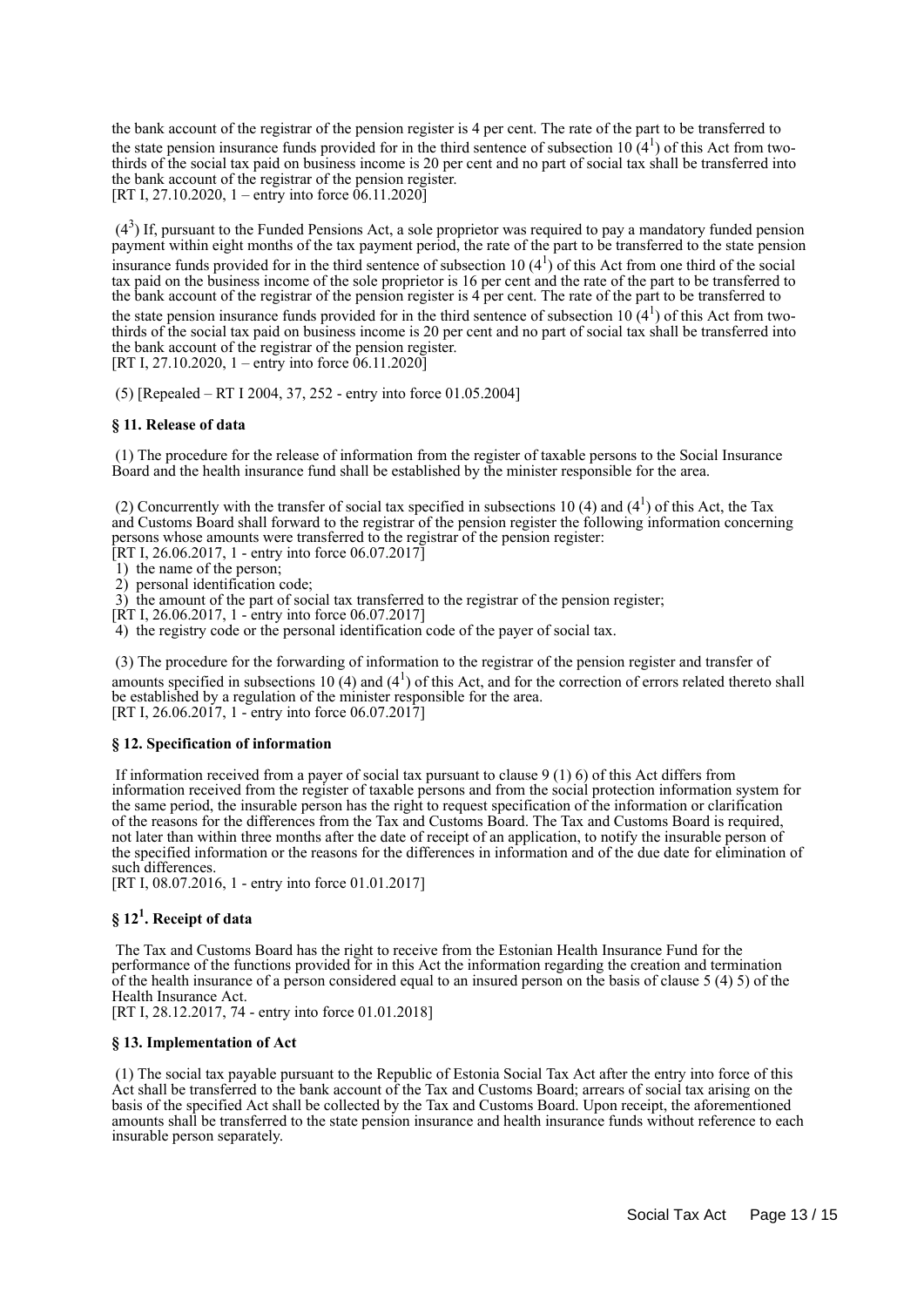(2) Social tax payable pursuant to the Social Tax Act after the entry into force of this Act shall be declared, paid and refunded pursuant to the provisions of the specified Act.

(3) Clause 3 11) of this Act is in force until 31 December 2001.

 (4) If the person specified in clause 6 (1) 61) of this Act as at 1 January 2007 has been registered as unemployed for over 30 days, social tax shall be paid for him or her as of 1 January 2007.  $[RT I^2 2006, 61, 459 - entry into force 01.01.2007]$ 

 (5) The provisions of this Act concerning a sole proprietor entered in the commercial register shall apply to sole proprietors registered in the regional structural unit of the Tax and Customs Board during the period of reregistration as of 1 January 2009 until their deletion from the register of taxable persons. [RT I 2008, 60, 331 - entry into force 01.01.2009]

 (6) As of 1 June 2009 until 31 December 2010, the share of social tax paid on remunerations specified in clauses  $2(1)$  1)–4), 6), 8) and 9) and clause 6  $(1)$  2) of this Act (hereinafter in this section *remuneration*) which is transferred into the state pension insurance funds as provided for in the second sentence of subsection 10 (4) shall amount to 20 per cent, and no share of social shall be transferred into the bank account of the registrar of the pension register.

 $[RT\ I, 26.06.2017, 1 - entry into force 06.07.2017]$ 

 (7) The share of social tax paid on 5/12 of the business income of a sole proprietor received in 2009 which is transferred into the state pension insurance funds as provided for in the third sentence of subsection 10 $(4<sup>1</sup>)$ of this Act shall amount to 16 per cent, and the share transferred into the bank account of the registrar of the pension register shall amount to 4 per cent. The share of social tax paid on 7/12 of the business income received in 2009 which is transferred into the state pension insurance funds as provided for in the third sentence of

subsection 10  $(4^1)$  of this Act shall amount to 20 per cent, and no share of social shall be transferred into the bank account of the registrar of the pension register.

[RT I, 26.06.2017, 1 - entry into force 06.07.2017]

 (8) The share of social tax paid on the business income received in 2010 which is transferred into the state pension insurance funds as provided for in the third sentence of subsection 10  $(4^1)$  of this Act shall amount to 20 per cent, and no share of social shall be transferred into the bank account of the registrar of the pension register. [RT I, 26.06.2017, 1 - entry into force 06.07.2017]

 (9) The share of social tax paid on the remuneration and business income received in 2011 which is transferred into the state pension insurance funds as provided for in second sentence of subsection 10 (4) and the third sentence of subsection 10  $(4^1)$  of this Act shall amount to 18 per cent, and the share transferred into the bank account of the registrar of the pension register shall amount to 2 per cent. [RT I, 26.06.2017, 1 - entry into force 06.07.2017]

 (10) If an insurable person specified in this Act is a person born in 1942–1954 who pursuant to subsection  $67<sup>1</sup>(4)$  of the Funded Pensions Act submitted an application for making contributions, the provisions of subsections (6)–(9) of this section shall not apply to social tax paid on the remuneration and business income received in 2010 and 2011.

[RT I 2009, 26, 161 - entry into force 28.05.2009]

 (11) If an insurable person specified in this Act who was born in 1955 or later has submitted an application for making contributions provided for in subsection 671 (4) of the Funded Pensions Act, the share of social tax paid on the remuneration and business income received in 2014–2017 which is transferred into the state pension insurance funds as provided for in second sentence of subsection 10 (4) and the third sentence of subsection 10 (41) of this Act shall amount to 14 per cent, and the share transferred into the bank account of the registrar of the pension register shall amount to 6 per cent.

[RT I, 26.06.2017, 1 - entry into force 06.07.2017]

(12) If an insurable person specified in this Act has submitted an application provided for in subsection  $67<sup>2</sup>(1)$ of the Funded Pensions Act, the share of social tax paid on the remuneration and business income received during four years following the submission of the application which is transferred into the state pension insurance funds as provided for in second sentence of subsection 10 (4) and the third sentence of subsection 10 (41) of this Act shall amount to 14 per cent, and the share transferred into the bank account of the registrar of the pension register shall amount to 6 per cent. [RT I, 26.06.2017, 1 - entry into force 06.07.2017]

 (13) The wording of clause 3 5) of this Act which entered into force on 1 July 2010 shall be applied retroactively as of 1 July 2009. [RT I 2010, 38, 232 - entry into force 01.07.2010]

 (14) In the case provided for in subsection 61 (43) of the Income Tax Act, the social tax paid on fringe benefits made before 1 January 2011 and on income tax paid for these fringe benefits may be deducted from the social tax payable pursuant to clause  $2(1)$  7) of this Act. [RT I, 18.11.2010, 1 - entry into force 01.01.2011]